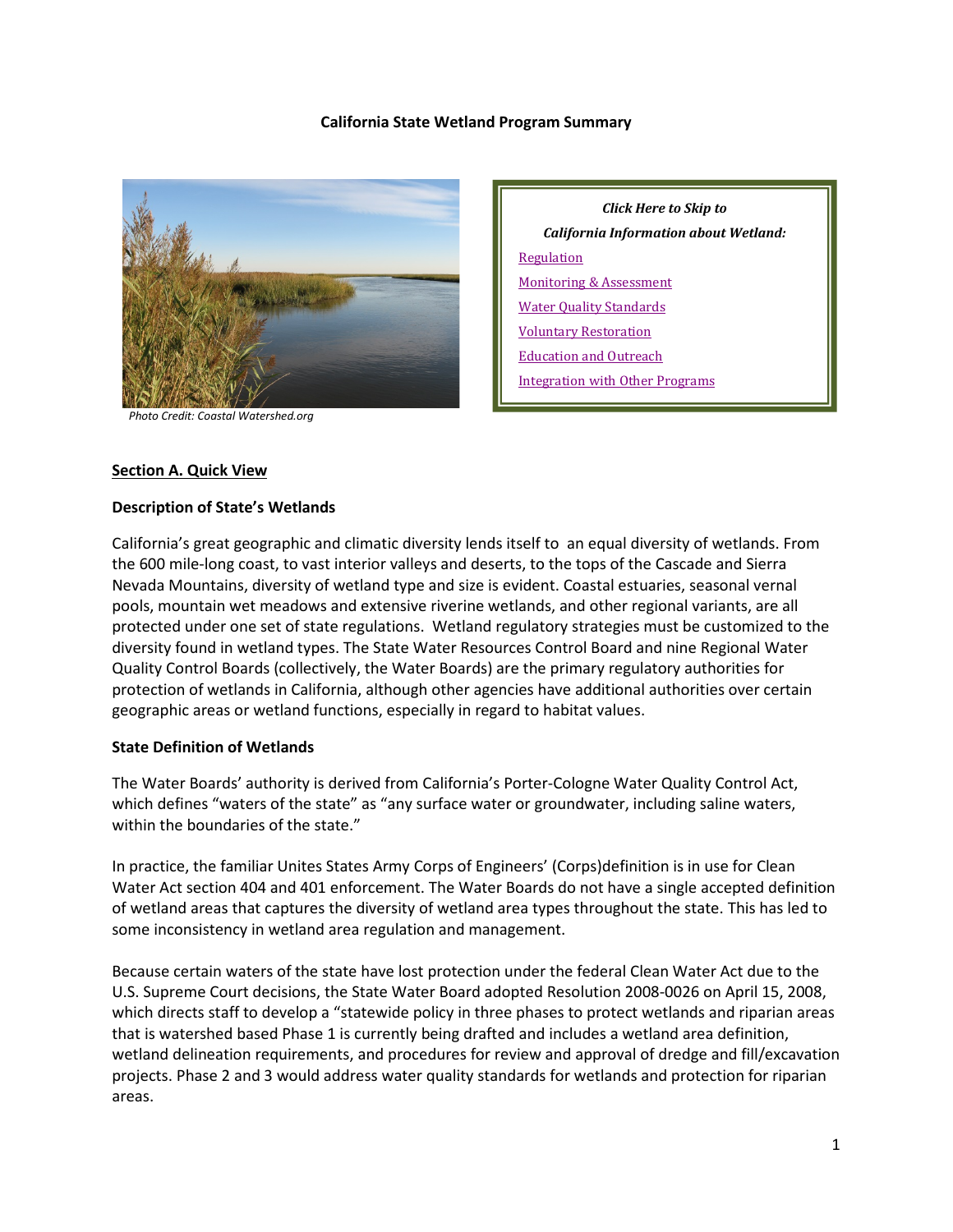Coastal wetlands are also protected under California's Coastal Act (CCA) of 1976, which defines wetlands as "lands within the coastal zone which may be covered periodically or permanently with shallow water and include saltwater marshes, freshwater marshes, open or closed brackish water marshes, swamps, mudflats, and fens."

The California Coastal Commission ("Coastal Commission"), which is charged with enforcement of the Coastal Act, further provides a more specific definition for coastal wetlands in its regulations: "land where the water table is at, near, or above the land surface long enough to promote the formation of hydric soils or to support the growth of hydrophytes, and shall also include types of wetlands where vegetation is lacking and soil is poorly developed or absent as a result of frequent drastic fluctuations of surface water levels, wave action, water flow, turbidity or high concentration of salts or other substances in the substrate. Such wetlands can be recognized by the presence of surface water or saturated substrate at some during each year and their location within, or adjacent to vegetated wetland or deepwater habitats."

The Keene-Nejedly California Wetlands Preservation Act (WPA) defines wetlands similarly to the CCA. Wetlands are defined as "lands which may be covered periodically or permanently with shallow water and which include saltwater marshes, freshwater marshes, open or closed brackish water marshes, swamps, mudflats, fens, and vernal pools."

# **Historic Wetland Loss/Gain**

Although data exists that tell us that California has lost vast areas of wetlands, especially in the coastal zone, since the mid-1800s, precise number of acres lost are impossible to determine. Ongoing loss of wetlands through permitted and unpermitted human activity continues today, but the size and scale of the state has prevented a comprehensive assessment of the actual amount of lost – or gained - wetlands.

To address this need, in 2012 the Southern California Coastal Water Research Project (SCWWRP) released the ["Technical Design for a Status and Trends Monitoring Program to Evaluate Extent and](http://ftp.sccwrp.org/pub/download/DOCUMENTS/TechnicalReports/706_StatusTrendsMonitorAqResources.pdf)  [Distribution of Aquatic Resources in California"](http://ftp.sccwrp.org/pub/download/DOCUMENTS/TechnicalReports/706_StatusTrendsMonitorAqResources.pdf) with the intent of providing design recommendations that can be used by state agencies to guide the development and implementation of a *California Status & Trends Program* for monitoring aquatic resource extent in California.

Additionally, a pilot study was completed in April 2015, "Demonstrating the California Wetland Status [and Trends Program: A Probabilistic Approach for Estimating Statewide Aquatic Resource Extent,](https://ccwg.mlml.calstate.edu/sites/default/files/documents/859_StatusAndTrendsDemo_FINAL.pdf)  [Distribution and Change over Time".](https://ccwg.mlml.calstate.edu/sites/default/files/documents/859_StatusAndTrendsDemo_FINAL.pdf)

Resource agencies in California are seeking funding to implement the Status & Trends Program.

| <b>Original Wetland Acreage</b> | Remaining Wetland Acreage Acreage Lost |    | $%$ Lost |
|---------------------------------|----------------------------------------|----|----------|
| Not Available                   | Not Available                          | ΝA | ΝA       |

# **Primary State Wetlands Webpage**

[http://www.mywaterquality.ca.gov/eco\\_health/wetlands/](http://www.mywaterquality.ca.gov/eco_health/wetlands/)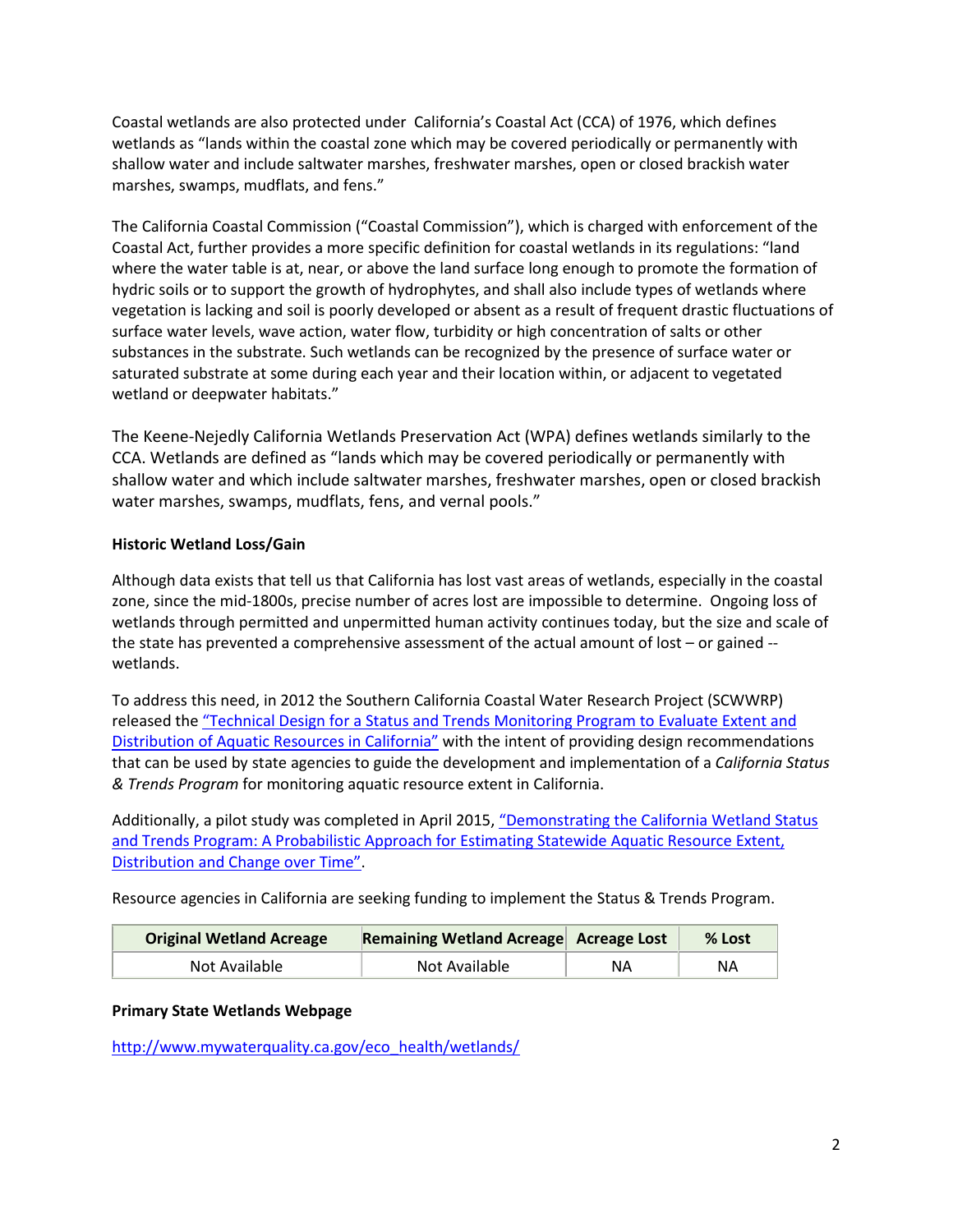#### **State Wetland Program Plan**

*State of California Five-year Coordinated Work Plan for Wetlands Conservation Program Development* (Revised March 2014). The plan can be downloaded from: <http://water.epa.gov/type/wetlands/upload/california-wpp.pdf>

#### **No Net Loss/Net Gain Goal**

In 1993, by executive order, the state adopted a goal of no net loss under the *California Wetlands Conservation Policy*, along with a goal to "achieve a long-term net gain in the quantity, quality, and permanence of wetlands acreage and values in California in a manner that fosters creativity, stewardship, and respect for private property." The Department of Fish and Wildlife (formerly, Fish and Game) includes this goal i[n Section 1775-1779.5](http://www.leginfo.ca.gov/cgi-bin/displaycode?section=fgc&group=01001-02000&file=1775-1779.5) of the Fish and Game Code**:** This goal can also be found in the state's *[Five Year Coordinated Work Plan for Wetland Conservation Program Development](http://water.epa.gov/type/wetlands/upload/ca_wpp.pdf)*.

|  | State Resources for Wetland Work (Estimated for December 2014) |  |
|--|----------------------------------------------------------------|--|
|  |                                                                |  |

| <b>State</b><br><b>Name</b> | Core element #1:<br>Regulation* | <b>Core Element #2:</b><br><b>Monitoring and</b><br><b>Assessment</b> | <b>Core Element #3:</b><br><b>Wetland Water</b><br><b>Quality Standards</b> | <b>Core Element #4:</b><br><b>Voluntary</b><br>Wetland<br><b>Restoration</b> |
|-----------------------------|---------------------------------|-----------------------------------------------------------------------|-----------------------------------------------------------------------------|------------------------------------------------------------------------------|
| <b>Agency</b>               | State Water Board               | Information                                                           | Information                                                                 | Information                                                                  |
|                             | (Statewide and 8                | unavailable                                                           | unavailable                                                                 | unavailable                                                                  |
|                             | <b>Regional Offices)</b>        |                                                                       |                                                                             |                                                                              |
| Source(s)                   | State budget +                  |                                                                       |                                                                             |                                                                              |
|                             | grants                          |                                                                       |                                                                             |                                                                              |
| <b>Amount</b>               | Information                     |                                                                       |                                                                             |                                                                              |
|                             | unavailable                     |                                                                       |                                                                             |                                                                              |
| <b>Staffing</b>             | Information                     |                                                                       |                                                                             |                                                                              |
|                             | unavailable                     |                                                                       |                                                                             |                                                                              |
| <b>Agency</b>               | Department of Fish              |                                                                       |                                                                             |                                                                              |
|                             | and Wildlife                    |                                                                       |                                                                             |                                                                              |
| Source(s)                   | State budget +                  |                                                                       |                                                                             |                                                                              |
|                             | grants                          |                                                                       |                                                                             |                                                                              |
| <b>Amount</b>               | Information                     |                                                                       |                                                                             |                                                                              |
|                             | unavailable                     |                                                                       |                                                                             |                                                                              |
| <b>Staffing</b>             | Information                     |                                                                       |                                                                             |                                                                              |
|                             | unavailable                     |                                                                       |                                                                             |                                                                              |

\*Additional support is provided by the California Delta Conservancy and the California Coastal Conservancy (no additional resource information available).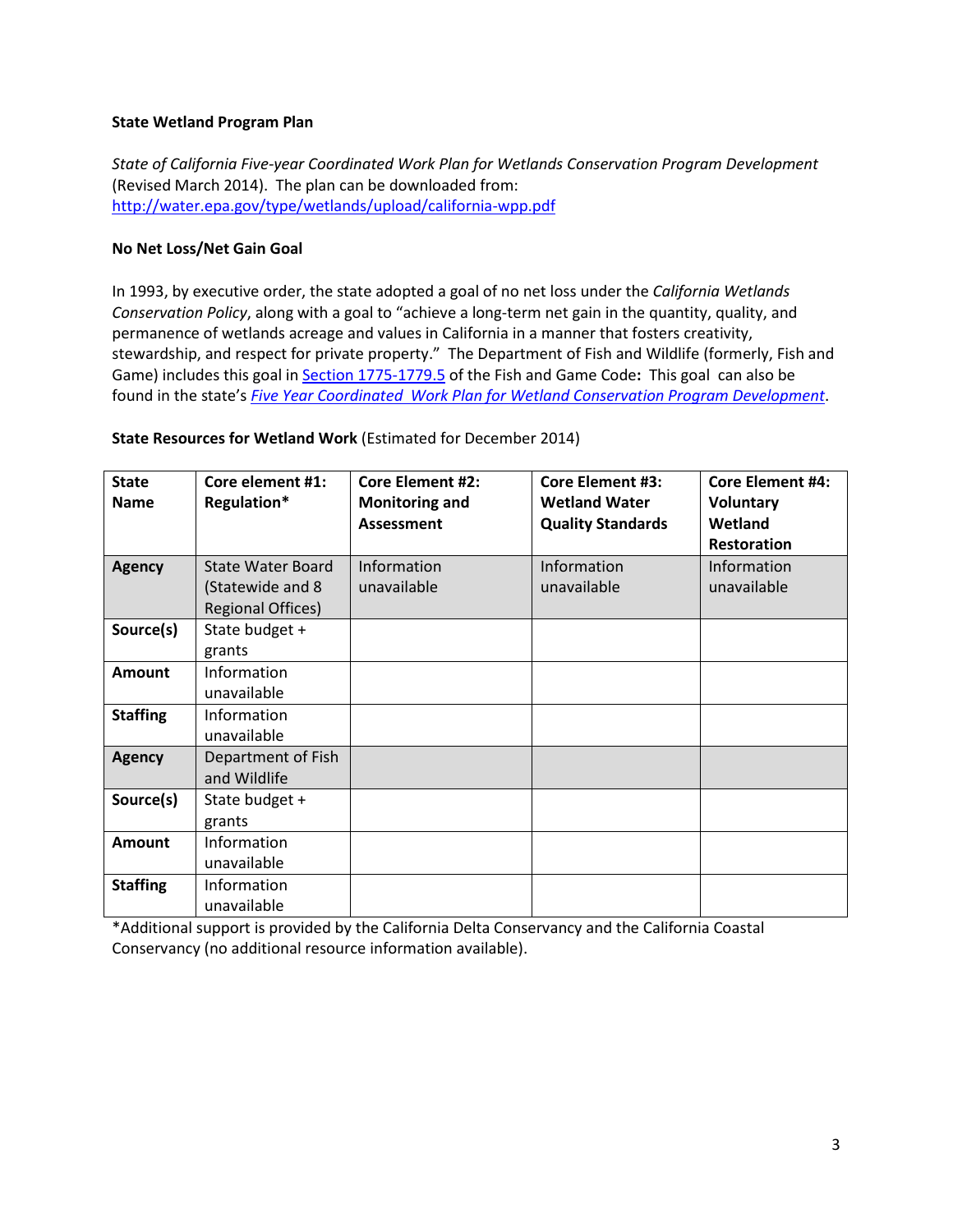#### **State Permitting Fees**

| <b>State Permitting Fee</b> | <b>State Name</b>                                                              |
|-----------------------------|--------------------------------------------------------------------------------|
| Yes/No                      | YES                                                                            |
| Agency                      | State Water Resources Control Board                                            |
| Amount (range)              | \$600-\$90,000 (Fill/Excavation fees); Also annual fees of \$200-\$600 for     |
|                             | fill/excavation, restoration and low impact projects. Annual fees for dredging |
|                             | projects are based on annual dredge volumes.                                   |

*Detail:* On October 30, 2014 the State Water Board adopted a new fee structure which requires an application fee deposit, for the required fee categories, at the time of application. The balance of the application fee is required prior to certification. In addition, dischargers will be invoiced annually for an Annual Active Discharge Fee until the Active Discharge Period is completed. If applicable, dischargers will be invoiced for an Annual Post Discharge Monitoring Fee after the project has completed the Active Discharge Period.

# **Innovative Features**

- The Water Boards are developing an online water quality certification application form for water quality certifications that will allow applicants to map waters and riparian areas impacted by the project and proposed mitigation sites using online mapping tools. This tool will include project management program capabilities that will allow Water Boards staff to track regulatory clocks, communicate with project applicants and track application milestones.
- A Wetland and Riparian Area Monitoring Plan is available for statewide use, and is being applied to a growing number of permitting, restoration and ambient assessment projects. See: http://www.mywaterquality.ca.gov/monitoring\_council/wetland\_workgroup/wramp/
- The State Water Board is piloting demonstration projects for the *[EcoAtlas](http://www.ecoatlas.org/)* online tool to inform dredge & fill/excavation permitting decisions, track wetland impact and restoration projects, and for reporting ambient wetland condition data. These demonstration projects also aid in development of Water Board capacity to implement "Online 401/WDR Permitting." Projects include the refinement of classification systems and wetland mapping.

EcoAtlas will facilitate the implementation of a watershed approach to wetland permittingby calculating the "watershed profile," which is defined as the abundance, condition and diversity of aquatic resources within a watershed.). This process will allow the state to analyze how a project will take away from a watershed's aquatic condition, or profile, and informs developers and regulatory staff about the nature of proposed impacts and mitigation needs.

- California has a multi-year strategy underway for developing Water Quality Standards for Wetlands and riparian protections, as part of later phases of wetland policy development.
- The state has adopted a fee structure (described above) that allows better tracking of projects progress from application to end of post-construction monitoring. Once construction is done, a nominal annual monitoring fee ensures that post-project reporting isn't inadvertently forgotten. When the post-project site recovery is achieved and it is confirmed that all requirements are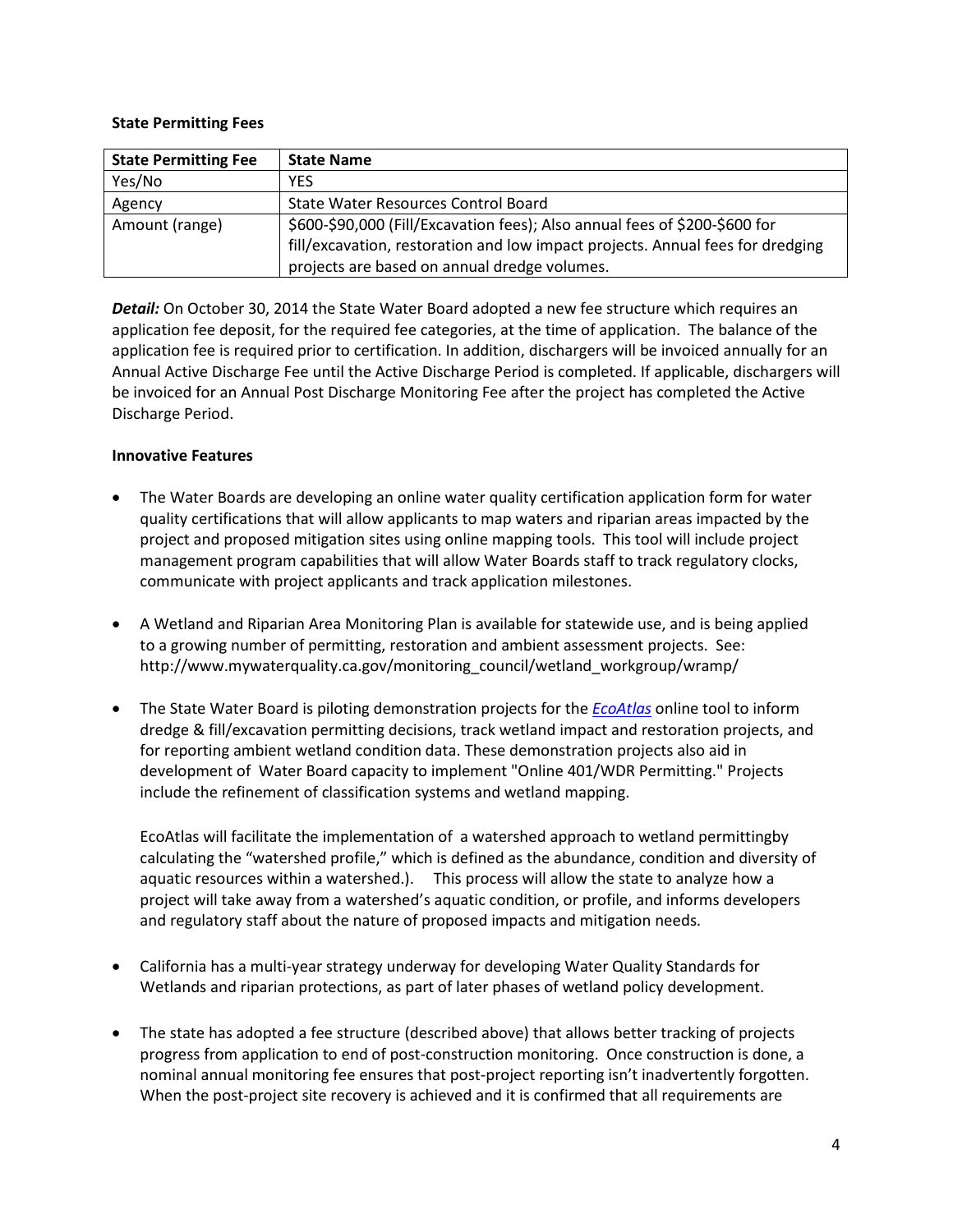fulfilled, the annual fees end for that project. Both project work and completion are tracked in one database.

#### **Models and Templates**

*California EcoAtlas* <http://www.ecoatlas.org/>

# <span id="page-4-0"></span>**Section B. Regulation**

# **How are Wetlands Regulated in California?**

California relies primarily on CWA §401 and the Porter-Cologne Water Quality Control Act to regulate wetlands statewide, but also has adopted laws and regulations directed at regional and/or coastal wetlands protection: the California Coastal Act, the McAteer-Petris Act, Wetlands Protection Act, and the Suisan Marsh Protection Act. Agencies responsible for implementing wetland-related state laws and regulations include:

- The *State Water Resources Control Board, Division of Water Quality (S*WRCB) and nine *Regional Water Quality Control Boards (*RWQCBs) together constitute the California Water Boards (Water Boards) and are responsible for implementing state and federal laws and regulations related to the protection of water quality.. The Water Boards exercise their authority under CWA §401 to issue water quality certifications (§401 certifications) and the Porter-Cologne Water Quality Control Act to issue waste discharge requirements (WDRs) for impacts to state waters, including wetlands.. The State Water Board issues permits for dredge or fill/excavation projects that fall within the jurisdiction of more than one RWQCB. Each RWQCB develops a regional water quality control plan, referred to as a basin plan. Basin plans develop standards for all water bodies within the basin. Additionally, basin plans designate beneficial uses for water bodies and are defined as the uses of water necessary for the survival or well-being of man, plants, and wildlife. Please visit the California State Water Board 401 Certification and Wetland Program's [website](http://www.waterboards.ca.gov/water_issues/programs/cwa401/index.shtml) for more information. For more information on the RWCBs, please use [the map](http://www.waterboards.ca.gov/waterboards_map.shtml) to navigate to a specific RWQCB website.
- The *California Resource Agency***'s** primary wetland-related responsibilities are implementing the California Wetlands Conservation Policy and updating the state wetland inventory, as outlined in the policy and in the Wetlands Protection Act (WPA).
- The *California Coastal Commission* is the primary regulatory agency responsible for protecting and managing coastal resources along California's Pacific Coast.

Wetland-related state laws include:

*Porter-Cologne Water Quality Control Act.* The 1969 WQCA, commonly referred to as "Porter-Cologne," is the primary legislation guiding water quality protection in California and incorporates parts of the CWA such as National Pollutant Discharge Elimination System permit requirements and §401 water quality certification. The Act also includes water quality standards and sets the state's anti-degradation policy. Although it does not define wetlands, the Act applies to all waters of the state, which includes wetlands and isolated waters.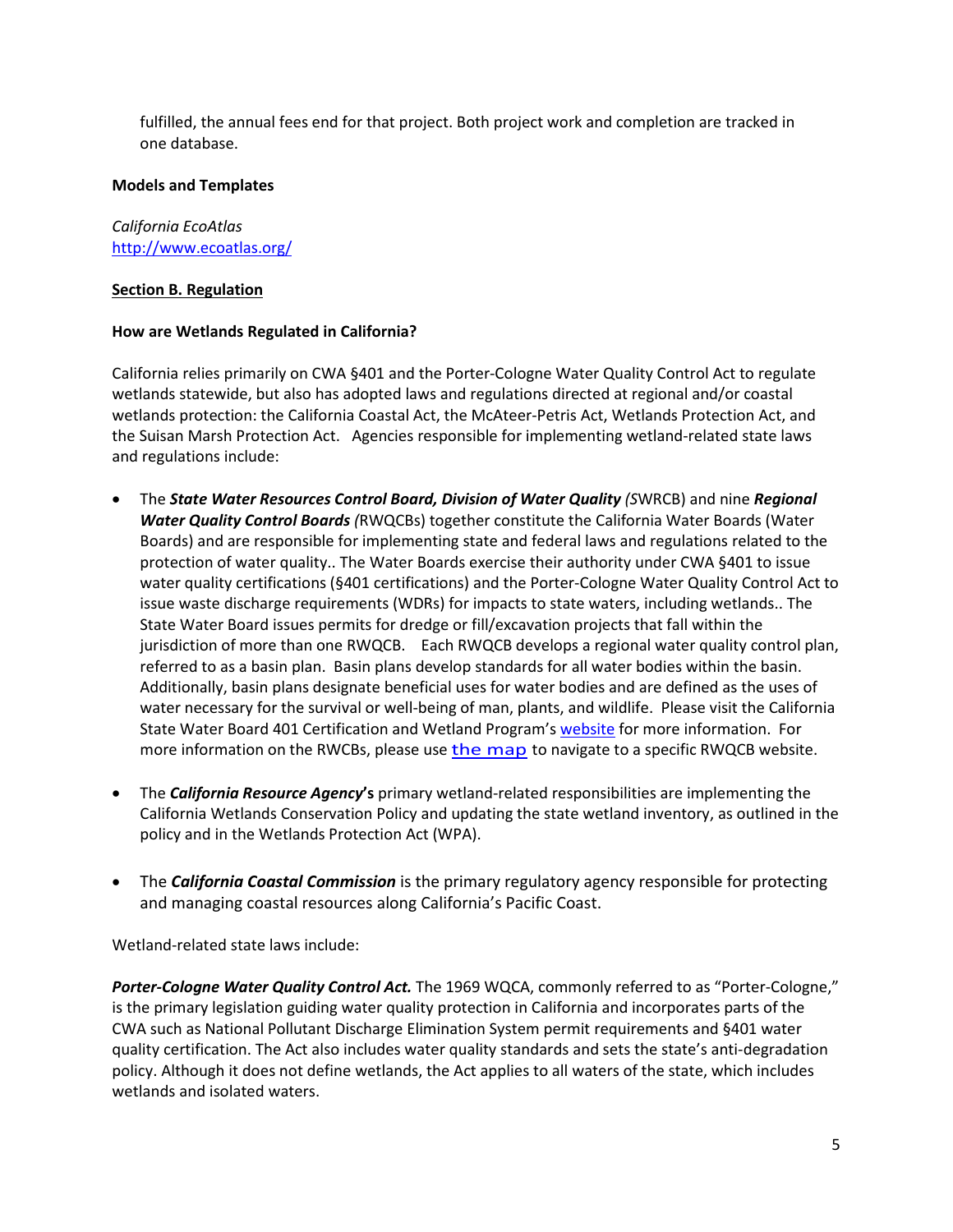*California Coastal Act.* The CCA contains requirements related to coastal zone management and wetlands protection, including coastal development permits. All development in the coastal zone and activities that impact resources in the coastal zone require a permit. The CCA prohibits dredge and fill activities in coastal wetlands, with the exception of low impact allowable uses such as restoration or research. Additionally, no "coastal-dependent development" is permitted in wetlands. The CCA also authorizes local governments to administer coastal development permits within their jurisdictions if they have established a Local Coastal Program (LCP) approved and certified by the Coastal Commission. Specific requirements and guidance for developing LCPs are provided in the CCA.

*McAteer-Petris Act.* The MPA, approved in 1965, established the San Francisco Bay Conservation and Development Commission (BCDC) as the management and regulatory agency for the San Francisco Bay and Delta. The BCDC plans for and protects the San Francisco Bay's resources, including wetlands. The Act gives the Commission jurisdiction over all tidal areas of the Bay including sloughs, marshlands, and submerged lands, the shoreline of the Bay up to 100 feet inland, salt ponds, managed wetlands,20 and additional areas subject to tidal action. BCDC is required to regulate tidal wetlands and waters of the San Francisco Bay through a permitting system. Activities requiring a permit include fill, materials extraction, and substantial changes to use of waters, lands, or structures. This Act also requires that the BCDC include conditions for minimizing impacts to wetlands and offsetting unavoidable impacts. The BCDC issues four types of permits: major, administrative, emergency, and regionwide permits. The Act also requires the BCDC to develop, adopt, and implement the San Francisco Bay

Plan, which includes policies and objectives for managing and protecting the Bay's resources, including but not limited to marshes.

**Z'Berg-Nejedly Forest Practices Act.** The Z'Berg-Nejedly Forest Practices Act is used to support regulation of forest resources by the Department of Forestry and Fire Protection (CalFire) The Act regulates forest harvesting, and includes protection for streams and wetlands.

| <b>Delineation Guidance</b> | <b>Yes</b> | No | <b>Detail</b>                                         |
|-----------------------------|------------|----|-------------------------------------------------------|
| Use State's Own Method      | x          |    | Additional state procedures are defined in            |
|                             |            |    | California's Regional Water Quality Control Plans,    |
|                             |            |    | and may become a part of the proposed new             |
|                             |            |    | wetland policy. For non-federal delineations, some    |
|                             |            |    | regions use the 1987 Manual only for wetlands         |
|                             |            |    | within the Corps jurisdiction and adopt stricter      |
|                             |            |    | criteria outside these areas (Regions 1, 2 and 6).    |
| Use Corps' 87 Manual and    | x          |    | For all federal jurisdictional waters, the state uses |
| <b>Regional Supplement</b>  |            |    | the Corps '87 Manual and regional supplement.         |
|                             |            |    | However, when the state does delineations, some       |
|                             |            |    | regions use the Corps' 1987 Wetlands Delineation      |
|                             |            |    | Manual for all wetlands within their regions.         |

# **Wetland Delineation**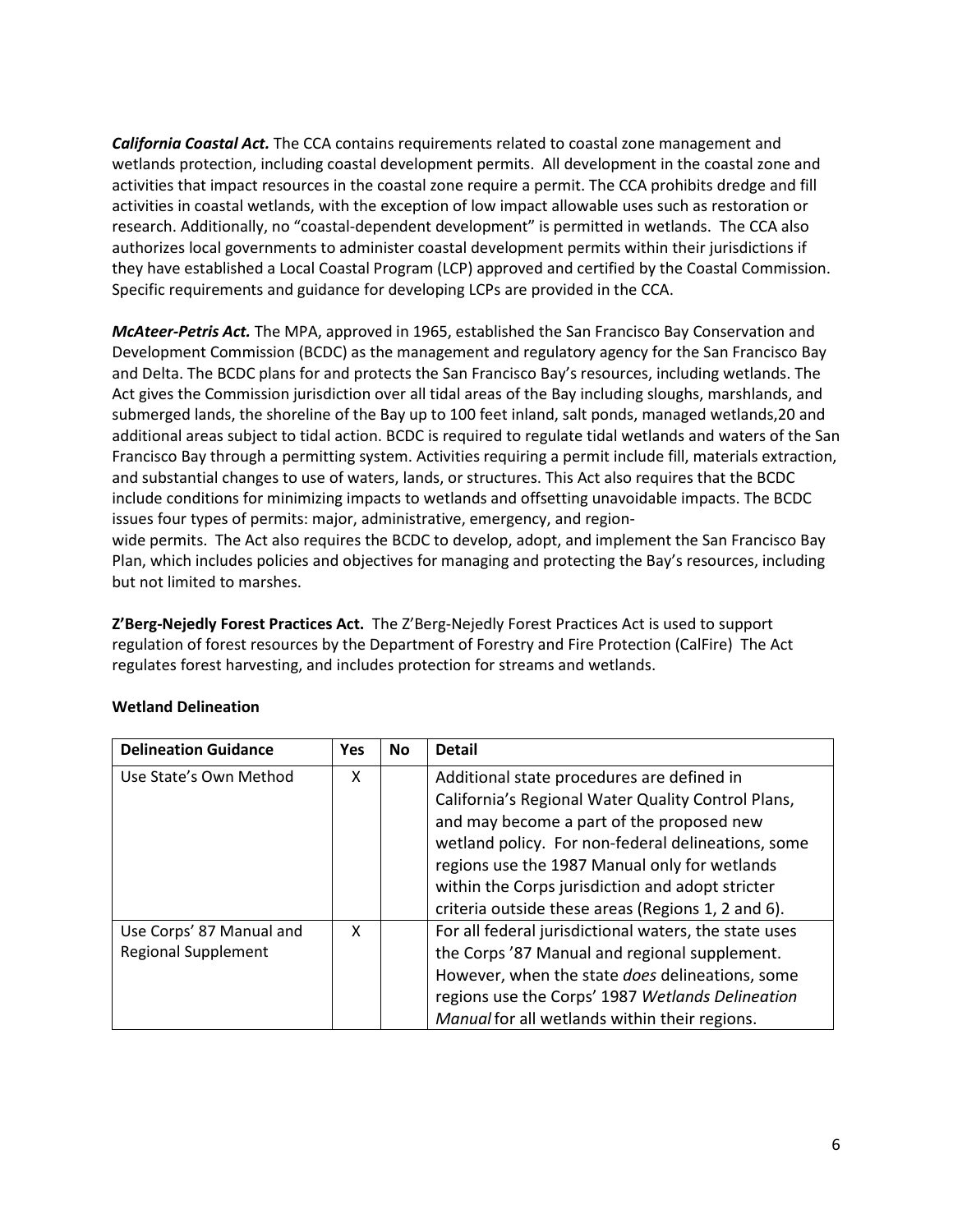| Other (Please describe) | χ | The Coastal Commission uses its own wetlands         |
|-------------------------|---|------------------------------------------------------|
|                         |   | definition when delineating coastal wetlands         |
|                         |   | (defined based on two rather than three              |
|                         |   | parameters). This delineation process includes the   |
|                         |   | use of information on hydrophytes from the U.S. Fish |
|                         |   | and Wildlife Service (FWS) and information on soils  |
|                         |   | from the Natural Resources Conservation Service      |
|                         |   | (NRCS). However, the Coastal Commission also refers  |
|                         |   | to the 87 Manual for delineation methods.            |

*Note:* Stream Environment Zones (SEZs) also include wetlands. Stream Environment Zone (SEZ) is a term unique to the Tahoe Basin and encompasses more than just wetlands. SEZ was developed by the Tahoe Regional Planning Authority (TRPA) to denote perennial, intermittent and ephemeral streams and drainages, marshes and meadows. The SEZ's generally show common wetland characteristics: riparian or hydric (wet site) vegetation; alluvial, hydric soils; and the presence of surface water or near-surface groundwater at least part of the year.

# **Evaluation Methodology**

The state is currently using more quantitative methods, such as the California Rapid Assessment Methodology (CRAM), developed by the California Wetland Monitoring Workgroup. The CRAM features separate modules for different wetland types in the state. The Corps requires assessments that may include CRAM for projects impacting more than ½ acre of wetlands.

# **Exempted Activities**

Regulation is broader than the federal requirements, as the Porter-Cologne Act does not exempt anything.

# **Special Provisions for Agriculture and Forestry**

California does regulate specific forestry, agriculture and ranching activities that are exempt in the federal regulations.

#### **Penalties and Enforcement**

- The Water Boards have legal authority to enforce violations of CWA §401 certifications under the WQCA. The Water Boards may issue administrative civil liability complaints, and the State Water Board handles the claims. State and Regional Water Boards may also issue cease and desist orders, clean up and abatement orders, and civil penalties that may not exceed \$10,000 for each day in which the violation occurs. Any person may petition to the SWRCB to review an act or failure to act on the part of the RWQCBs.
- The Coastal Commission has the authority to issue cease and desist and restoration orders. Civil liabilities may be imposed by superior court for any violation of the CCA or coastal development permit, which may not exceed \$30,000 but may not be less than \$500.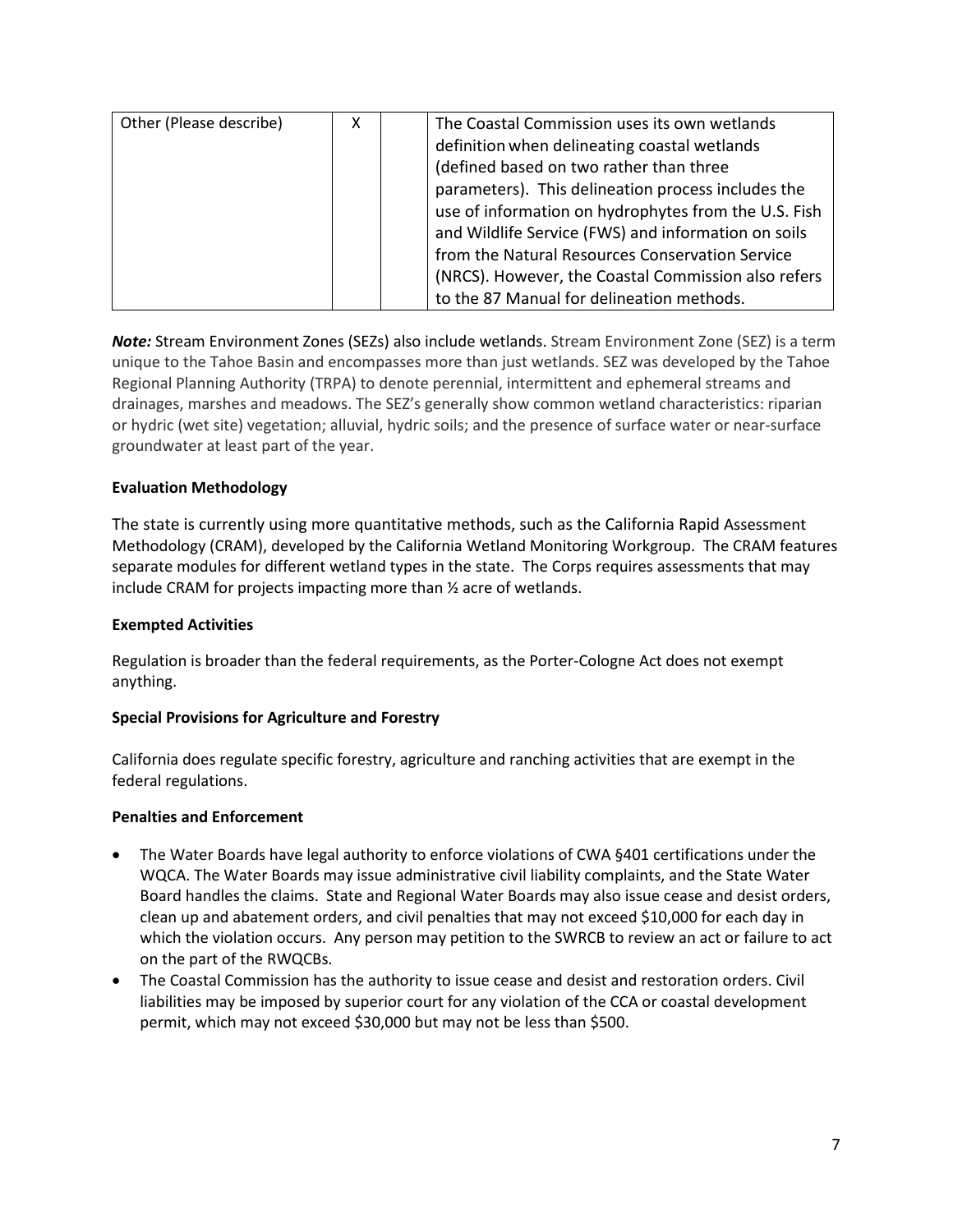# **Permit Tracking**

The SWRCB tracks information related to §401 certifications and WDRs, such as fees, impacts, and required compensatory mitigation, through the California Integrated Water Quality System (CIWQS). The Water Boards have a formal process for recording information in CIWQS, including a Quality Assurance/Quality Control program ran by the State Water Board.

Although the Coastal Commission has no wetland mitigation tracking system, it keeps track of mitigation through individual permit condition compliance review. The BCDC's tracking system is tied to a Bay Resource Assessment Tool, and it is working to develop a mitigation tracking system in coordination with the San Francisco Regional Water Board and San Francisco Estuary Institute. California Department of Fish and Wildlife has their own tracking system.

# **State General Permit (statewide vs. regional coverage)**

| <b>Permit Coverage</b>          | Yes | <b>No</b> | <b>Detail (Type of Permit)</b>                                                                                                                                                                                    |
|---------------------------------|-----|-----------|-------------------------------------------------------------------------------------------------------------------------------------------------------------------------------------------------------------------|
| <b>Regional General Permit</b>  | х   |           | The Water Boards issue General Orders certifying Corps'<br>Regional General Permits for such activities as emergency<br>repairs and flood control.                                                                |
| <b>Statewide General Permit</b> | х   |           | The State Water Board as issued a general orders for a<br>select number of Nationwide Permits that have minimal<br>impacts and are exempt from review under the California<br><b>Environmental Quality Act.t.</b> |

# **Assumption of 404 Powers**

| <b>Assumption Status</b>         | <b>Yes</b> | <b>No</b> | <b>Detail</b> |
|----------------------------------|------------|-----------|---------------|
| Assumed                          |            |           |               |
| <b>Working Toward Assumption</b> |            |           |               |
| <b>Explored Assumption</b>       |            |           |               |

# **Joint permitting**

None.

# **Special Area Management Plans and Advanced Identification Plans**

None.

# **Buffer Protections**

The state is researching how riparian zones protect water quality. The state is developing a California Riparian Width Buffer Algorithm. Buffer protections are politically complex in the state.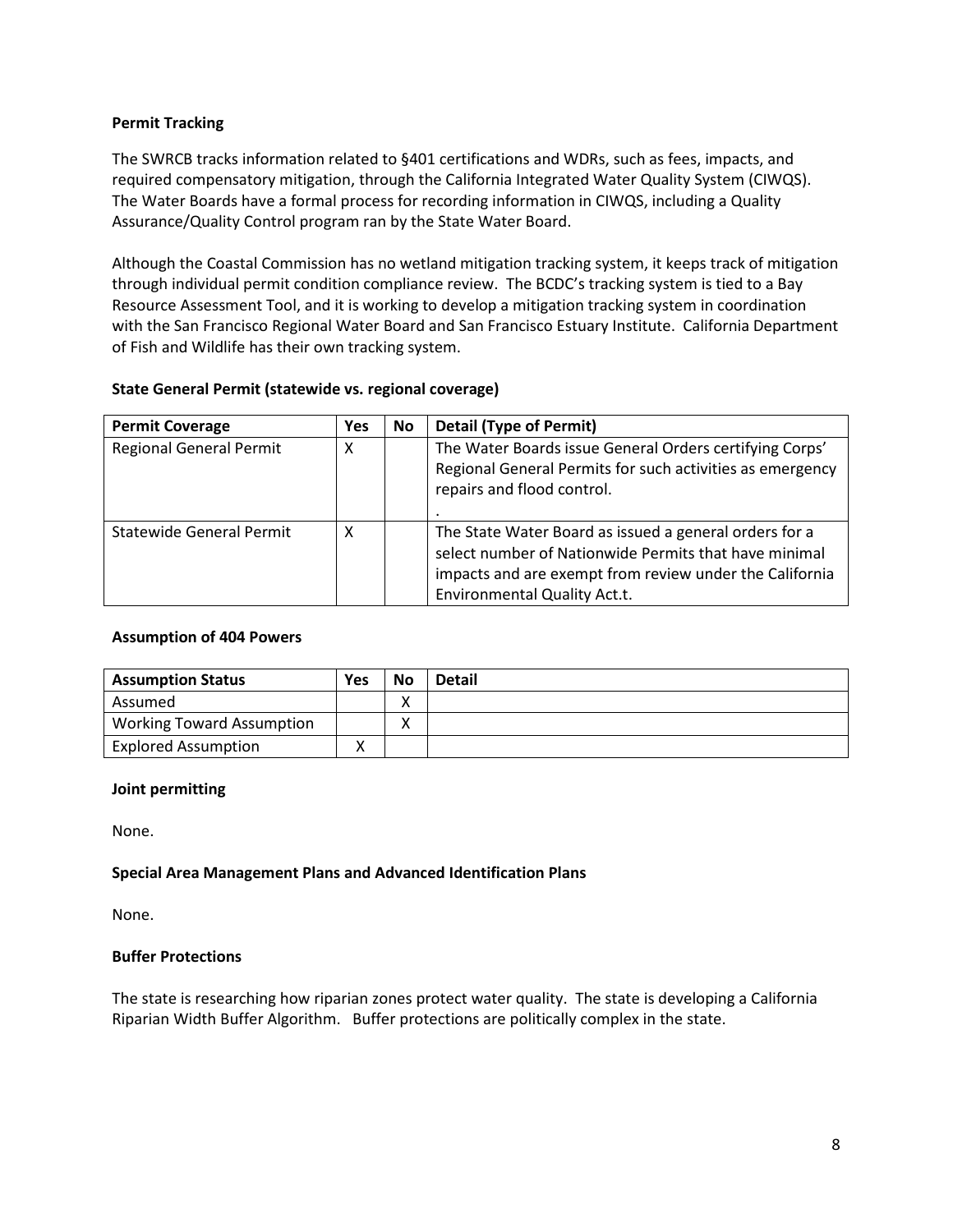# **Mitigation Policy**

Currently, California follows the Corps' mitigation rules. The state is working on a wetland policy (described above), which includes mitigation requirements. A draft version of the policy is to be out for public comment in spring 2016 for adoption in summer of 2016 (tentatively).

Compensatory mitigation for both wetlands and streams is required by the Water Boards.. Projects proposing permanent impacts to waters must include mitigation plans to compensate for losses in area and functions. The proposed wetland policy will include regulations and guidelines regarding mitigation procedures.

The CCA requires that all coastal wetland functions be maintained by minimizing impacts. As such, coastal development permits issued for dredge and fill activities in coastal wetlands must include mitigation, including, "at a minimum," acquisition of wetlands that are of equal or great biological value at a 1:1 ratio or opening up an equivalent amount of areas to tidal action. If no adequate restoration sites are available, an in-lieu fee may be dedicated to a public agency that is sufficient to purchase a site of equal or greater biological value.However, in-lieu fees must go towards a project that has already been designed and approved. To provide a framework for reviewing mitigation plans and evaluating mitigation projects, the Coastal Commission also published *Procedural*  Guidance for the Review of Wetland Projects in California's Coastal Zone in 1995. This guidance applies CEQA's mitigation definition, which calls for a sequence of avoidance, minimization, restoration, and compensation.

The California Fish and Wildlife Code require that CDFW Lake and Streambed Alteration Agreements include requirements to avoid and minimize impacts to fish and wildlife resources. In cases where mitigation is necessary, the CDFG includes relevant requirements.

# **Mitigation Database**

The Water Boards track mitigation through CIWQS.

# <span id="page-8-0"></span>**Section C. Monitoring and Assessment**

# **Agency Responsible for Wetland Monitoring and Assessment** (Please refine and clarify this section)

To address the fact that there was no mechanism for design and coordination of consistent wetland monitoring across the State of California, the California Wetland Monitoring Workgroup (CWMW) was established in 2009 as a subcommittee of the California Water Quality Monitoring Council. A primary goal of the CWMW is to function as the forum for statewide coordination of wetland and riparian monitoring and assessment and to provide a mechanism for cooperation among state and federal agencies, non-governmental organizations, and research institutions. The Workgroup is working to develop standardized definitions for wetlands and riparian areas, a statewide classification system , mapping and delineation protocols, condition assessment protocols, data transfer protocols and data quality control procedures and analytical and reporting methods.

In June 2010, a statewide *[Wetland and Riparian Area Monitoring Plan](http://www.mywaterquality.ca.gov/monitoring_council/wetland_workgroup/wramp/)* (WRAMP) was developed by the CWMW and endorsed by the California Water Quality Monitoring Council. WRAMP is a plan for comprehensive monitoring and assessment of aquatic resources using a watershed or landscape context. WRAMP, like U.S. EPA's three-tier monitoring assessment framework, includes three levels of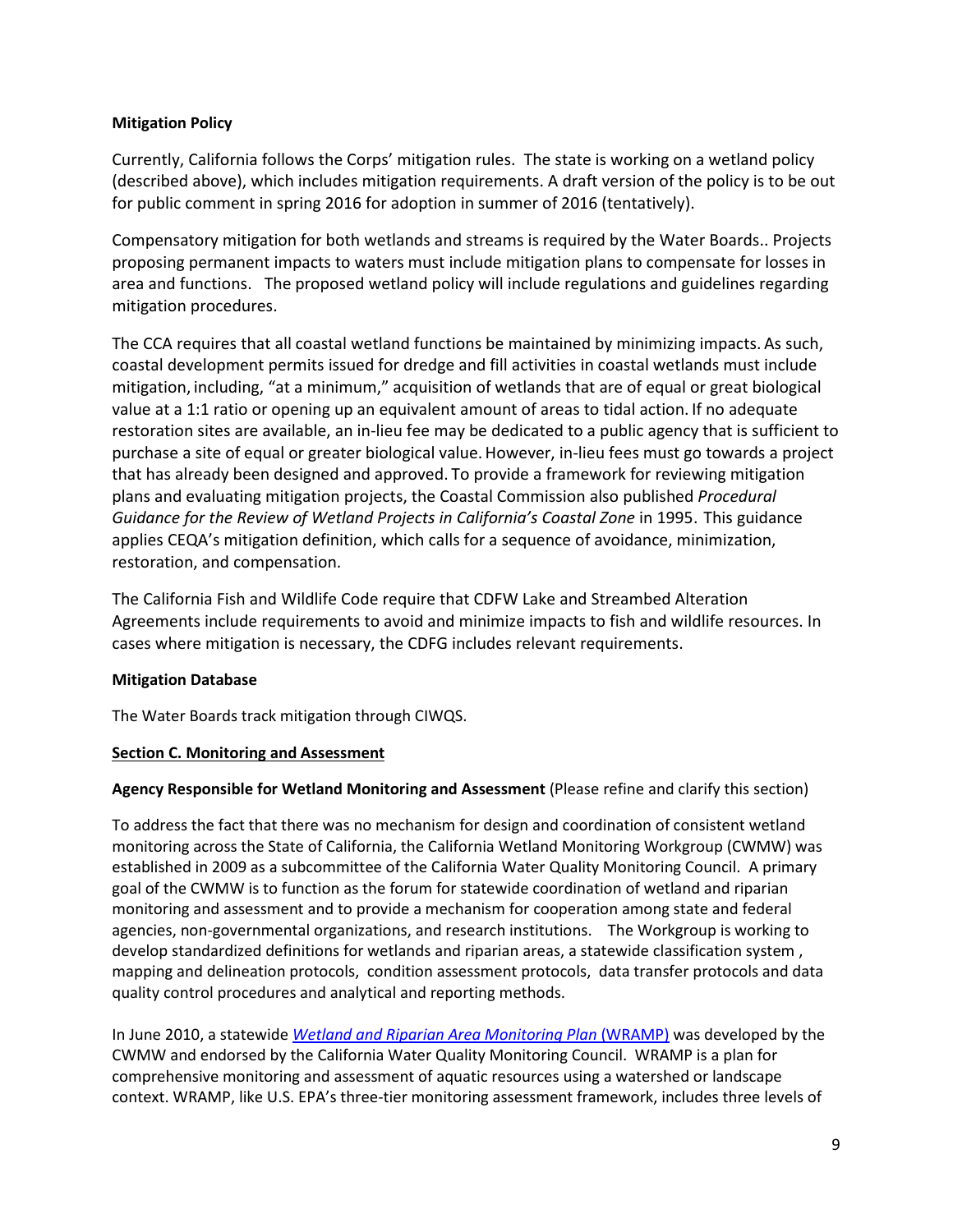assessment and analysis, and provides the framework for making these three levels of assessment work together in the analysis on the overall condition and viability of aquatic resources within a watershed. Although WRAMP has been applied to support a watershed approach to wetland and stream protection in California, the framework can be adjusted to generally support ecosystem and habitat planning, assessment, monitoring, and reporting.

Level 1 assessments consist of map-based inventories of aquatic resources, including rivers, streams, and riparian areas, plus related projects that have a direct effect on the distribution and abundance of aquatic resources. Level 1 maps may serve as the basis for landscape and watershed profiles and be used as a framework for Level 2 and 3 assessments.

Level 2 assessments are rapid, field based assessments that provide data on overall aquatic resource condition. In California, the [California Rapid Assessment Method](http://www.cramwetlands.org/) has been developed for wetland and stream condition assessments (see description below). Other level 2 assessments exist and may also be used when needed.

Level 3 assessments are usually site-specific measures of specific resources. Plant species composition, nesting bird surveys, spawning success, and groundwater recharge rates are examples of level 3 data types.

The State Water Board's [Surface Water Ambient Monitoring Program \(SWAMP\)](http://www.waterboards.ca.gov/water_issues/programs/swamp/) now provides support tools to all workgroups of the Monitoring Council. This includes a rigorous quality assurance/quality control program, the California Environmental Data Exchange Network (CEDEN) to share ambient water quality data between Water Board programs and with other agencies and organizations, and a system of Regional Data Centers to assist data generators with data comparability and management. SWAMP coordinates all water quality monitoring conducted by the State and Regional Boards to assess attainment of all core beneficial uses in all waterbody types.

The State Water Resources Control Board (SWRCB) administers the state's *Surface Water Ambient Monitoring Program* (SWAMP), a program that provides a statewide framework to "coordinate comparable, consistent, and scientifically defensible methods and strategies to improve surface water monitoring, assessment and reporting." SWAMP was designed to integrate the different monitoring programs among and within Regions and to ensure collection of comparable ambient data. The program is designed around beneficial use assessment and regulatory requirements. Two statewide monitoring programs were developed – one to assess the fishable beneficial use in lakes and reservoirs and the other to assess aquatic life use in perennial streams. SWAMP also has a regional monitoring component. Part of this process may involve some wetlands monitoring to better assess the state of in-stream waters, but wetlands do not receive a separate "score." In many cases, little funding exists for implementation of SWAMP at regional levels; thus, some regions focus on high quality waters and priority watersheds, and monitoring is primarily conducted through contracts.

# **Mapping/Inventory**

Eighty percent of the state's wetlands have been mapped by the National Wetland Inventory (NWI). The Resources Agency plans to map the remaining wetlands in the state and re-map wetlands that were mapped in the 1980s to ensure their accuracy. Primary partners include the Coastal Conservancy, CDFW, FWS, and EPA Region IX. The CWMW is trying to add more detail to maps as funding becomes available. CWMW is creating a status and trends project (contact: Chris Potter),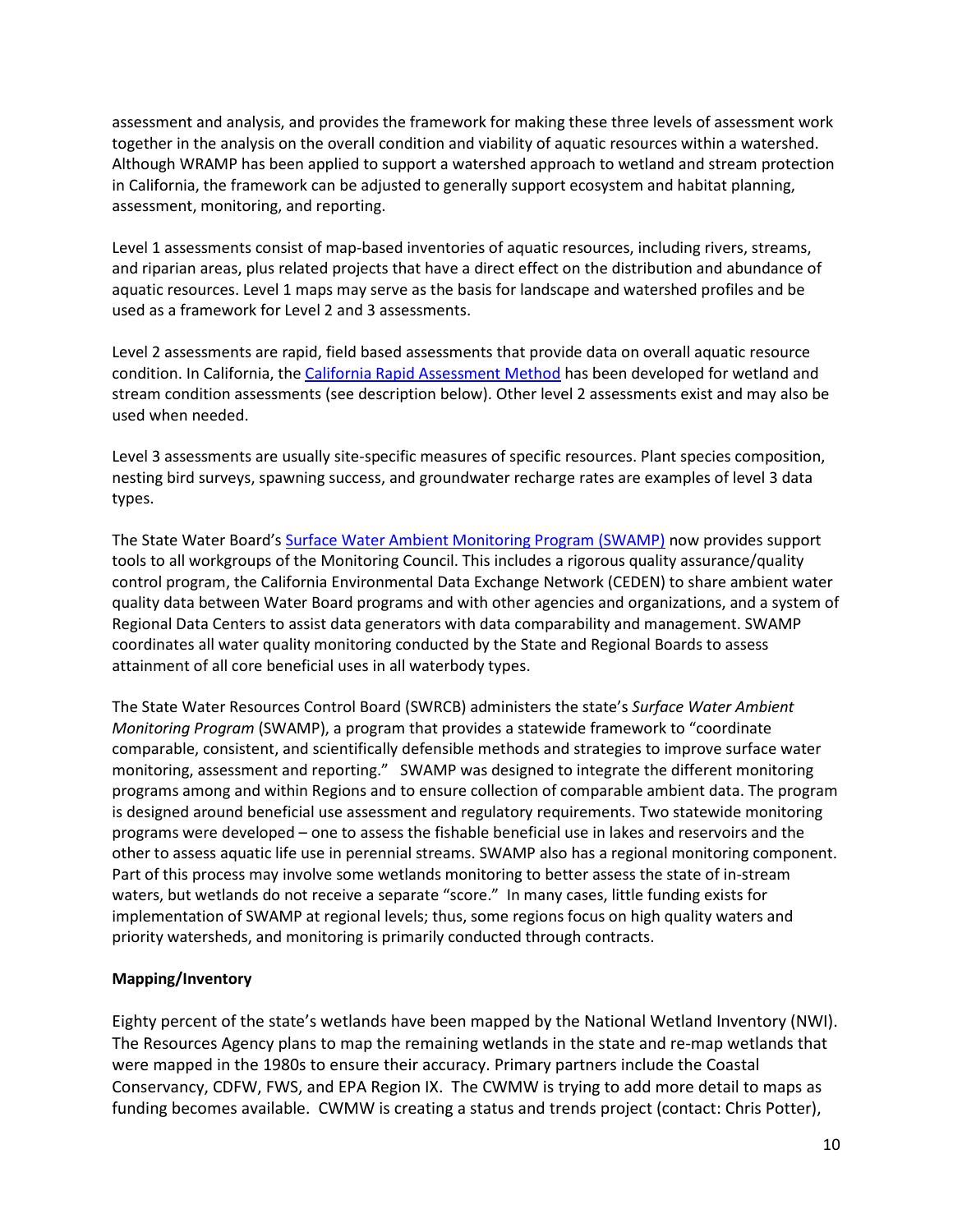which has already been piloted. This project would give the state an ongoing inventory of wetlands (like Minnesota has), which is completed by region and would be completed statewide in 10 years. California recently published a *State of State Wetlands Report.*

# **State Wetland Mapping Public Portal**

*[California EcoAtlas](http://www.ecoatlas.org/)* provides access to information for effective wetland management. The maps and tools can be used to create a complete picture of aquatic resources in the landscape by integrating stream and wetland maps, restoration information, and monitoring results with land use, transportation, and other information important to the state's wetlands.

Through the [California Environmental Resources Evaluation System \(CERES\)](http://ceres.ca.gov/wetlands/) the California Wetlands Information System (CWIS) provides information on wetlands including maps, environmental documents, agency roles in wetlands management, and restoration and mitigation. All information is accessible online and is intended for the general public and government agencies.

# **Wetland Classification and Assessment**

A variety of assessment methodologies are used in wetlands management and protection in California; however, these methods cannot be applied to all California wetland types equally. To fill gaps and standardize practices, state and federal agency representatives and scientists from the South, Central, and North Coasts and Bay Area developed the *California Rapid Assessment Method (CRAM)* to evaluate physical wetland conditions across a range of wetland types and geographic areas. Mainly intended as a cost-effective, science-based monitoring and assessment tool, it can be used as a part of a probabilistic sampling program (like that used by EPA's Environmental Monitoring and Assessment Program [EMAP]) to develop a landscape level profile of the condition of different wetlands within a watershed. This information can, in turn, be used to help plan, monitor, and assess restoration activities.

# **Statewide Wetland Monitoring Plan**

California is in the process of developing a statewide wetland monitoring plan. The [California Wetland](http://www.mywaterquality.ca.gov/monitoring_council/wetland_workgroup/wramp/)  [Monitoring Workgroup](http://www.mywaterquality.ca.gov/monitoring_council/wetland_workgroup/wramp/) (CWMW) is currently convening to improve the monitoring and assessment of wetland and riparian resources by developing a comprehensive wetland monitoring plan for California and increasing coordination and cooperation among local, state, and federal agencies, tribes, and nongovernmental organizations. The workgroup will review technical and policy aspects of wetland monitoring tool development, implementation and use of data to improve wetland management in California.

The Workgroup has developed an initial working document to guide this effort entitled, ["California](http://www.mywaterquality.ca.gov/monitoring_council/wetland_workgroup/docs/2010/tenetsprogram.pdf.)  [Wetland Monitoring Workgroup Tenets of a State Wetland and Riparian Monitoring Program](http://www.mywaterquality.ca.gov/monitoring_council/wetland_workgroup/docs/2010/tenetsprogram.pdf.)  [\(WRAMP\)".](http://www.mywaterquality.ca.gov/monitoring_council/wetland_workgroup/docs/2010/tenetsprogram.pdf.)

The *California Rapid Assessment Method (CRAM)* tool provides a preliminary determination of the need for additional analysis or monitoring and supplementary regulatory information and can be used in §401 certification, §404 permitting, and coastal development permit decision-making by providing information for permit evaluation, site selection, and evaluation of mitigation success.

All natural resource agencies in the state use California's Wetland and Riparian Area Monitoring program (WRAMP) under WQMC. WRAMP promotes the use of rapid assessment (EPA Level 2)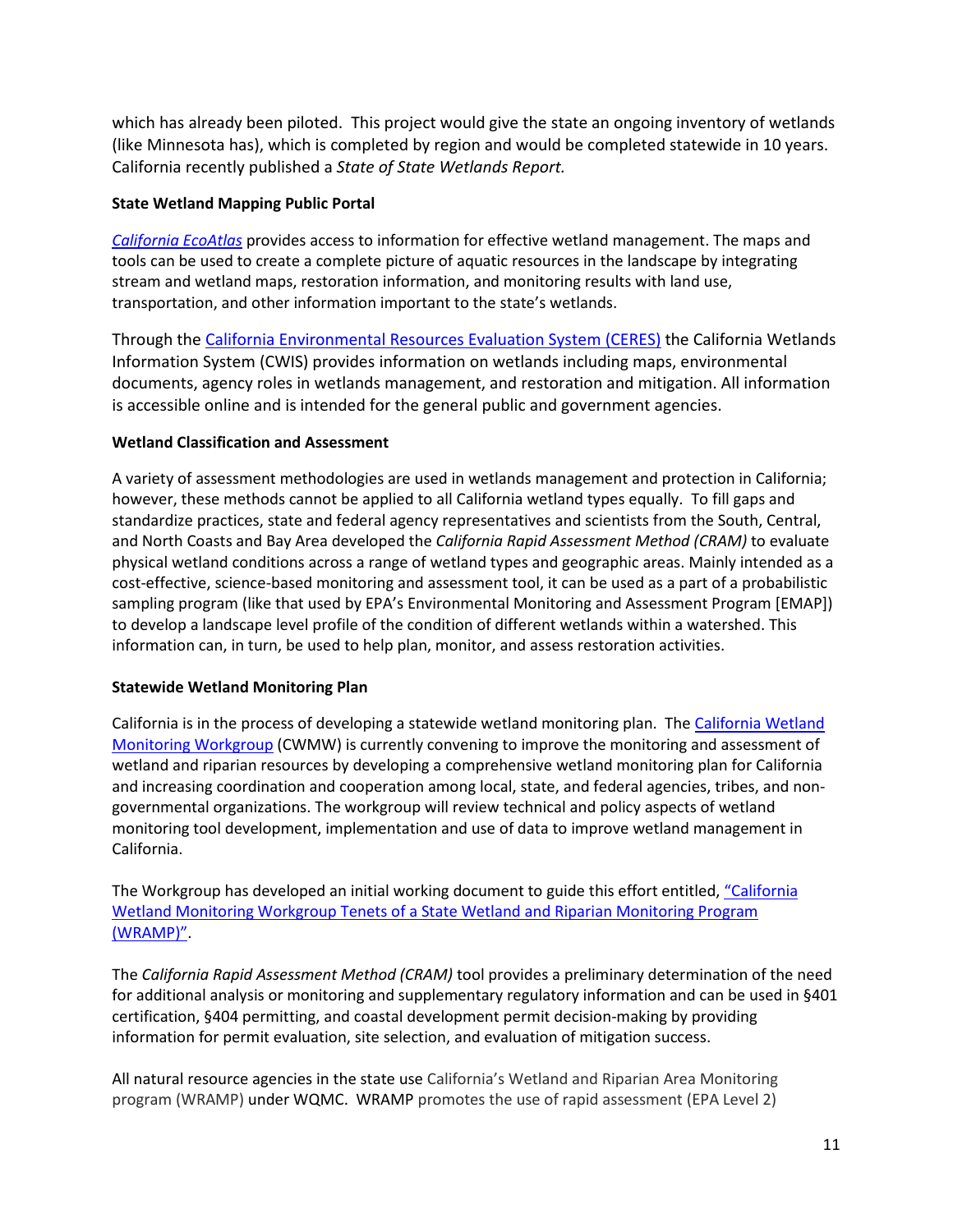monitoring tools to assess the condition of wetlands and riparian areas throughout the State. Rapid Assessment Methods (RAMs) use cost-effective, field-based diagnostic tools to answer questions about general wetland condition. In 2010, the California Water Quality Monitoring Council (CWQMC) directed the (CWMW) to create a Level 2 (Rapid Assessment) Committee to coordinate the review, development and implementation of rapid assessment tools for all state agencies.

The CWMW is also is actively seeking full funding for the Wetland Status and Trends Program discussed above. This program, if funded, would provide the first comprehensive information about the amount of wetlands in California and change over time.

# **Overall Wetland Gain and Loss Tracking System**

Although the state does not yet have an ongoing tracking system, CWMW is creating a status and trends project which has already been piloted. This project would give the state an ongoing inventory of wetlands (like Minnesota has), which is completed by region and would be completed statewide in 10 years.

# **Wetland Monitoring and Assessment Characteristics**

| Level      | <b>None</b> | Level 1      | Level 2         | Level 3      |
|------------|-------------|--------------|-----------------|--------------|
| California |             |              |                 |              |
|            |             | CARI mapping | CRAM and others | <b>SWAMP</b> |
|            |             | standard     |                 |              |

| Type       | <b>None</b> | IBI             | Condition                  | Functional                  |
|------------|-------------|-----------------|----------------------------|-----------------------------|
| California |             | Not in wetlands | CRAM assesses<br>condition | No functional<br>assessment |

| Frequency  | <b>None</b> | <b>Project Specific</b> | Ongoing             |
|------------|-------------|-------------------------|---------------------|
| California |             |                         | Not currently, but  |
|            |             |                         | the proposed status |
|            |             |                         | and trends project  |
|            |             |                         | would create an     |
|            |             |                         | ongoing program     |

# **Participation in National Wetland Condition Assessment**

| <b>NWCA Study Type</b>             | Yes | No |
|------------------------------------|-----|----|
| <b>National Study</b>              |     |    |
| <b>State Intensification Study</b> |     |    |

**Description:** California added additional plots for the 2011 NWCVA. For more information, contact Eric Stein (lead researcher) or Paul Jones (EPA Region 9).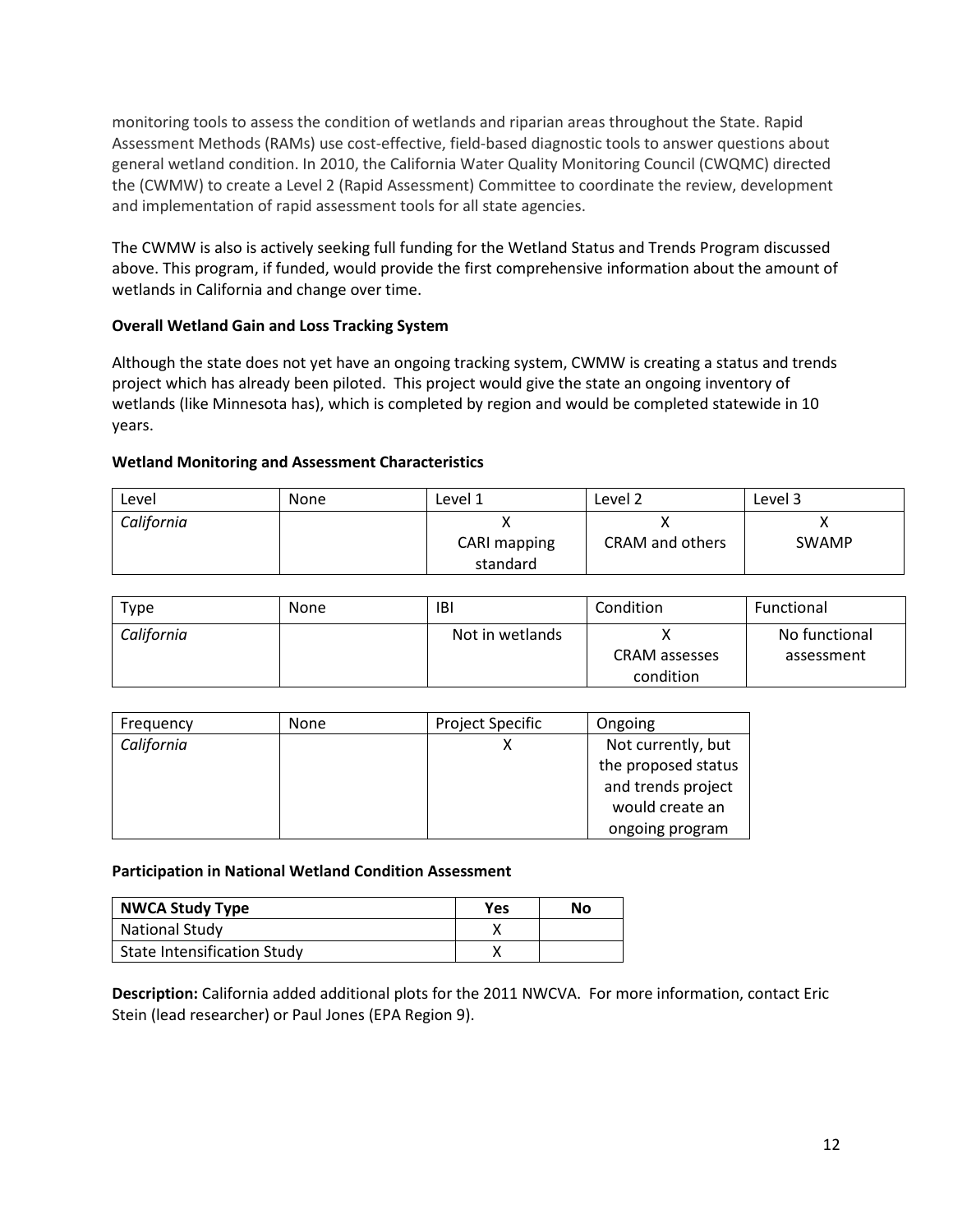# <span id="page-12-0"></span>**Section D. Water Quality Standards**

# **Wetland and Water Quality Standards**

| <b>Type</b>                                                                                                        | <b>None</b> | <b>Use Existing</b><br>WQ<br><b>Standards</b> | <b>In Process</b> | Adopted                                 | <b>Future</b><br><b>Direction</b> |
|--------------------------------------------------------------------------------------------------------------------|-------------|-----------------------------------------------|-------------------|-----------------------------------------|-----------------------------------|
| <b>Wetland-specific</b><br><b>Designated Uses</b>                                                                  |             | X                                             |                   | Regions 2,4,6                           |                                   |
| Narrative criteria in<br>the standards to<br>protect designated<br>wetland uses                                    |             | X                                             |                   | <b>Los Angeles</b><br><b>Basin Plan</b> |                                   |
| Numeric criteria in<br>the standards<br>based on wetland<br>type and location<br>to protect the<br>designated uses |             | X                                             |                   |                                         |                                   |
| Anti-degradation<br>policy includes<br>wetlands                                                                    |             |                                               |                   | X                                       |                                   |

*Description:* The State Water Resources Control Board (SWRCB) sets the anti-degradation policy for all "waters of the state," which include wetlands. The board also sets statewide water quality standards that must be applied in each region. Each RWQCB adopts and implements Water Quality Control Plans (Basin Plans) that are legally binding. Basin Plans include beneficial uses and numeric and narrative water quality objectives (standards) to protect these uses. Regions 1, 3, 5, 7, and 9 have no water quality objectives or beneficial uses specific to wetlands; however, wetlands are addressed via other beneficial uses (i.e., Saline, Estuarine, and Marine Habitats, and Warm and Cold Freshwater Habitats), and water quality objectives are set for protection of inland surface waters, enclosed bays and estuaries, and coastal lagoons. California's wetland program plan indicates that the state is working on developing and piloting narrative wetland water quality standards (http://water.epa.gov/type/wetlands/upload/california-wpp.pdf).

# <span id="page-12-1"></span>**Section E. Voluntary Wetland Restoration**

While California does not have one single statewide voluntary wetland restoration program, but it has several formal, active state programs responsible for wetland restoration is taking place in the state. The California Wetlands Conservation Policy makes restoration a priority for the state and calls for the identification of "regional and statewide goals for conserving, restoring, and enhancing wetlands." The policy goes on to state that "achievement of these goals will emphasize maintaining economic uses (e.g., agriculture) of restored and enhanced lands and be achieved through the voluntary participation of landowners." The policy also calls for no net loss of wetlands.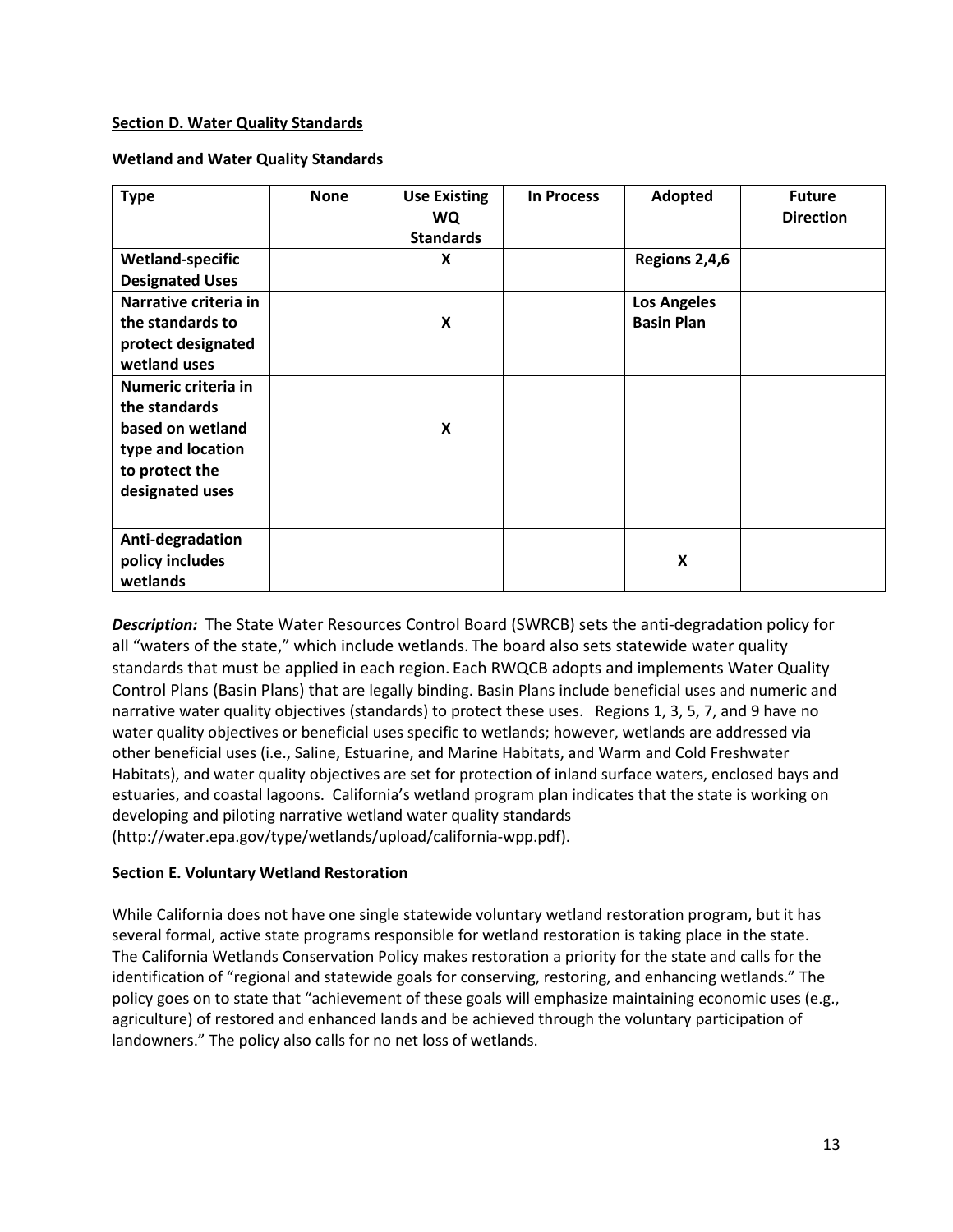To achieve this goal, several state agencies administer various restoration programs including landowner incentive programs, easements, technical and cost-share assistance, and grant programs:

- The *California Coastal Conservancy* (CCC) provides grants for wetland acquisition and restoration, and conducts restoration and provides technical and planning guidance as well. Through its Resource Enhancement Program, the Coastal Conservancy has restored over 40,000 acres in the San Francisco Bay Area and 5,000 to 6,000 acres in Southern California.197 The Conservancy works cooperatively with many agencies, organizations, and private partners to achieve its restoration
- The *Wildlife Conservation Board* (WCB) operates as an arm of the CDFW but retains independent authority. The WCB created the Inland Wetland Conservation Program in 1990 to increase waterfowl populations by protecting and restoring wetland habitat in the Central Valley and to advance the goals of the Central Valley Joint Venture. Through this program, the WCB administers a cost-sharing program. It awards grants to non-profit organizations, state and local governments, Resource Conservation Districts, and Special Districts for projects that will restore and enhance lands or that will place wetlands into easements. The WCB also may purchase degraded wetlands, restore them, and sell them to a public agency or private entity.
- The *State Water Resources Control Board* (SWRCB) has a grants program and water resource restoration projects that include wetland restoration. The San Francisco Bay Water Board and partners have established habitat goals for wetlands and related habitats.
- The *California Department of Parks and Recreation* (CDPR) provide grants for wetland-related restoration projects. CDPR's Office of Grants and Local Services administers the Federal Land and Water Conservation Fund and Habitat Conservation Fund Grant Programs.
	- $\triangleright$  The Habitat Conservation Fund Program does include wetlands as one of six funding categories. Habitat Conservation Fund Program grant applicants can apply for funds for projects to either acquire wetlands property or to enhance or restore properties. The program provides \$2 million per year, including both wetland- and non-wetland-related projects. Applicants must meet a one to one non-state match requirement.
	- $\triangleright$  CDPR conducts restoration activities on state parks lands.
	- $\triangleright$  The Land and Water Conservation Fund Program do not include wetlands as a funding category; however, occasionally an applicant has requested funding for an acquisition that has a wetlands component.
- The *California Department of Fish and Wildlife* (CDFW) administers a Landowner Incentive Program in the Central Valley, which provides landowners with incentive payments for implementing a habitat conservation plan for threatened and endangered species on restored wetlands, riparian lands, and native grasslands. The Delta provides the majority of water to Southern California. The program is funded by FWS and the California State Wetland Fund. The CDFW also administers the California Waterfowl Habitat Program, under which the agency enters into agreements with landowners to protect waterfowl habitat. Through the agreement, landowners receive \$20 for each acre of waterfowl habitat protected per year. The landowners must abide by specific agreement terms for wetlands. The CDFW ensures that compliance takes place and that payments are issued.
- The *California Department of Water Resources (*CDWR) has authority from Proposition 84 to allocate \$1 billion in grants to local agencies to meet long-term water resource needs including protection of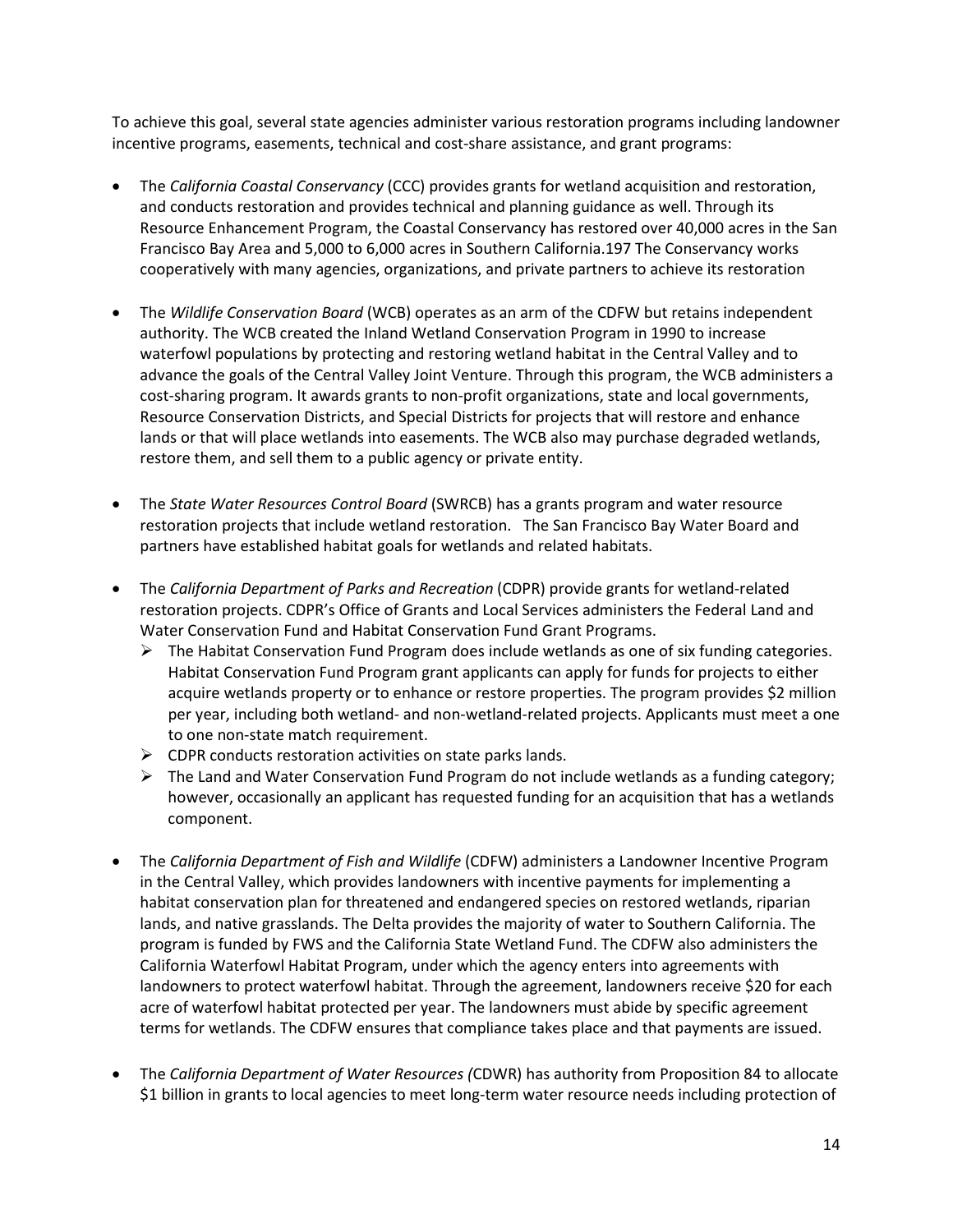water quality and the environment. Although projects are not required to be specific to wetlands, they must have multiple benefits. One of the eleven possible benefits includes "removal of invasive non-native species, the creation and enhancement of wetlands, and the acquisition, protection, and restoration of open space and watershed lands."

Wetland Restoration-related State Laws include:

- *Keene-Nejedly California Wetlands Protection Act.* The state legislature passed the 1976 WPA in recognition of the state's valuable wetlands and the need to protect them in perpetuity for the public benefit. Under this Act, the state developed a plan in 1979 to guide wetlands protection, acquisition, enhancement, and restoration to be implemented through 2000. The Act was updated in 2000 recognizing the need "for state agencies that are responsible for wetlands conservation to develop and disseminate a wetlands conservation strategy" for use by the legislature, local governments, and regional wetlands programs.
- *Suisan Marsh Preservation Act.* The Nejedly-Bagley-Z'berg Suisan Marsh Preservation Act was passed in 1974 by the state legislature to protect the Suisan Marsh, the largest wetland system in California that comprises 10 percent of the state's wetlands.
- *California Wetlands Conservation Policy.* In August 1993, Governor Wilson announced his "California Wetlands Conservation Policy," created by Executive Order W-59-93. The goals of the policy are to: (1) ensure no overall net loss and achieve a long-term net gain in the quantity, quality, and permanence of wetlands acreage and values in California in a manner that fosters creativity, stewardship, and respect for private property; (2) reduce procedural complexity in the administration of [s]tate and federal wetlands conservation programs; and (3) encourage partnerships to make landowner incentive programs and cooperative planning efforts the primary focus of wetlands conservation and restoration. This policy calls for the Resources Agency to establish an Interagency Task Force in cooperation with the CA Environmental Protection Agency to direct and coordinate administration and implementation of the policy.
- *California Environmental Protection Act.* Projects or activities carried out by state or local agencies or activities that require a state permit or approval must go through an environmental review process pursuant to the California Environmental Protection Act (CEQA). The environmental review involves an evaluation of alternatives and impacts and identification of mitigation if avoidance is not possible. Coastal development permits, Lake or Streambed Alteration Agreements, and §401 water quality certifications may only be issued after a review of final CEQA documents is complete. Although not specific to wetlands, CEQA can play a role in wetlands protection and management.

| <b>Type of Work</b>                                        | <b>YES</b> | <b>NO</b> | <b>Description</b>          |
|------------------------------------------------------------|------------|-----------|-----------------------------|
| Fund Wetland Restoration (may include easement agreements) | Χ          |           | CCC, WCB                    |
| <b>Private Land Restoration</b>                            | χ          |           | CDWR, CDFW, WCB, CCC        |
| <b>Public Land Restoration</b>                             | v<br>⋏     |           | CDWR, CDFW, WCB, CCC        |
| <b>Technical Assistance</b>                                | х          |           | CCC                         |
| Tax Incentives                                             | x          |           | <b>CDFW</b>                 |
| Other                                                      | х          |           | Cost-sharing program by WCB |

# **Types of Wetland Restoration Work Funded by the State:**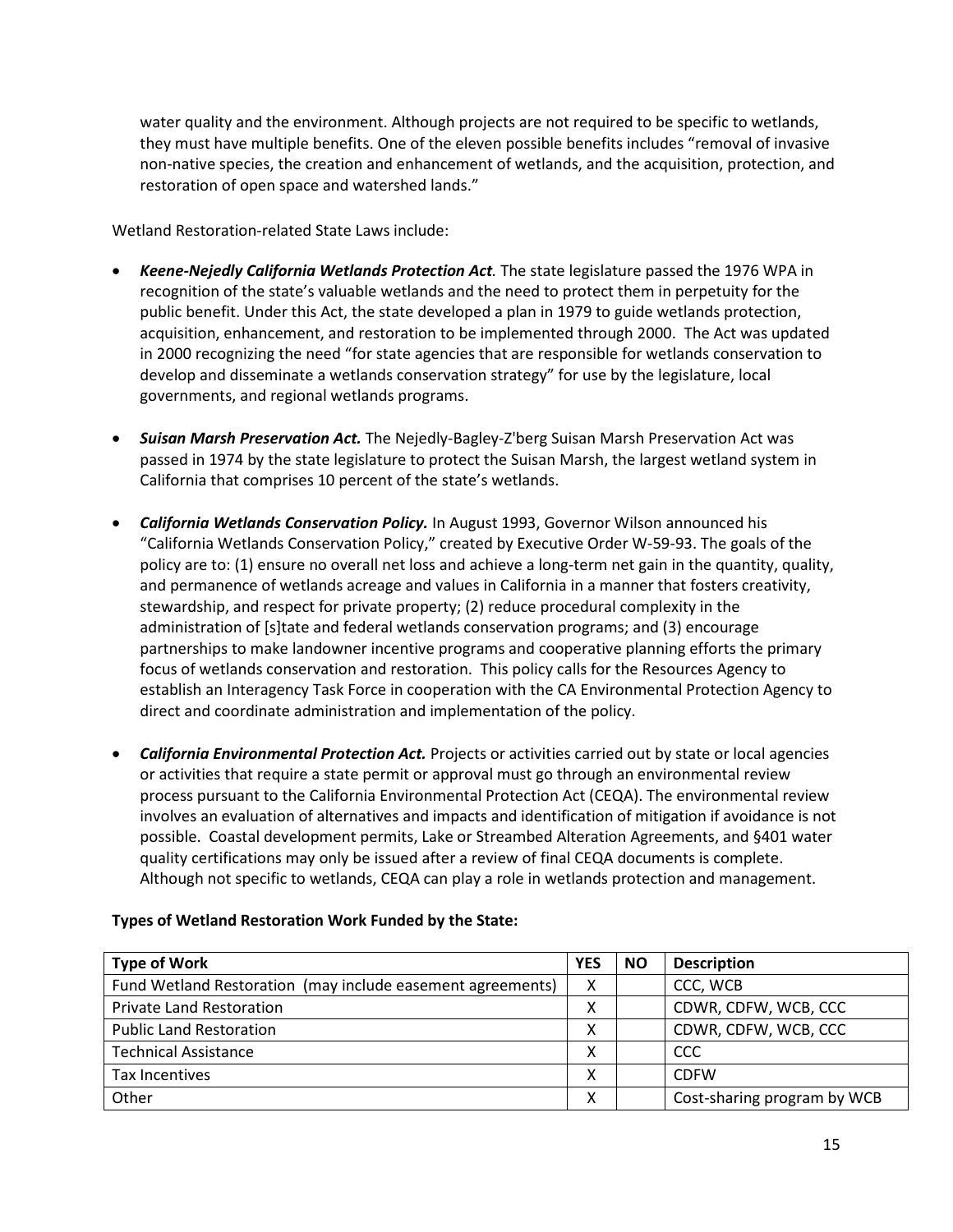# **Voluntary Wetland Restoration Program Components**

The California Coastal Commission runs the Wetland Recovery Program.

| <b>Wetland Restoration Efforts</b>                                                                                 | Nothing in<br>the Works | <b>Planning</b> | <b>In Progress</b> | Mature/<br>Complete |
|--------------------------------------------------------------------------------------------------------------------|-------------------------|-----------------|--------------------|---------------------|
| Program has a set of restoration<br>goals                                                                          |                         |                 |                    | х                   |
| Coordinate with relevant<br>agencies that outline<br>restoration/protection goals and<br>strategies and timeframes |                         |                 |                    | X                   |
| Developed multi-agency body to<br>coordinate restoration/<br>protection efforts                                    |                         |                 |                    | χ                   |
| Set restoration goals based on<br>agency objectives and available<br>information                                   |                         |                 |                    | χ                   |

# **Goals for Restoration Projects\***

| Goal                                    | <b>Yes</b> | <b>No</b> | <b>Description</b>                                                                                                                   |
|-----------------------------------------|------------|-----------|--------------------------------------------------------------------------------------------------------------------------------------|
| No Net Loss                             | X          |           |                                                                                                                                      |
| Reverse Loss/Net Gain                   | х          |           |                                                                                                                                      |
| Nonpoint Source Pollution (NPS)/WQ      | x          |           |                                                                                                                                      |
| <b>Total Maximum Daily Load (TMDLs)</b> | X          |           |                                                                                                                                      |
| Habitat                                 | X          |           | Recognize declining nature<br>of vernal pools; developing a<br>way to be more protective<br>of vernal pools (Contact:<br>Paul Jones) |
| <b>Coastal Protection</b>               | X          |           | Wetland recovery projects                                                                                                            |
| <b>Floodwater Protection</b>            | X          |           |                                                                                                                                      |
| Groundwater                             | X          |           |                                                                                                                                      |
| Other (please describe)                 |            |           |                                                                                                                                      |

#### **Restoration Tracking**

No. The only restoration tracking at the state level is for mitigation projects. The state would like to use EcoAtlas to track conditions of wetland restoration projects in the future (currently piloting).

# **Landowner Guides and Handbooks to Assist with Voluntary Wetland Restoration Efforts**

None. The state views this as an area needing support.

#### <span id="page-15-0"></span>**Section F. Innovative and/or Highly Effective Education and Outreach**

• My Water Quality provides a **portal** for the public to understand the condition of their watersheds. The web-based portal, supported by a wide variety of public and private organizations, presents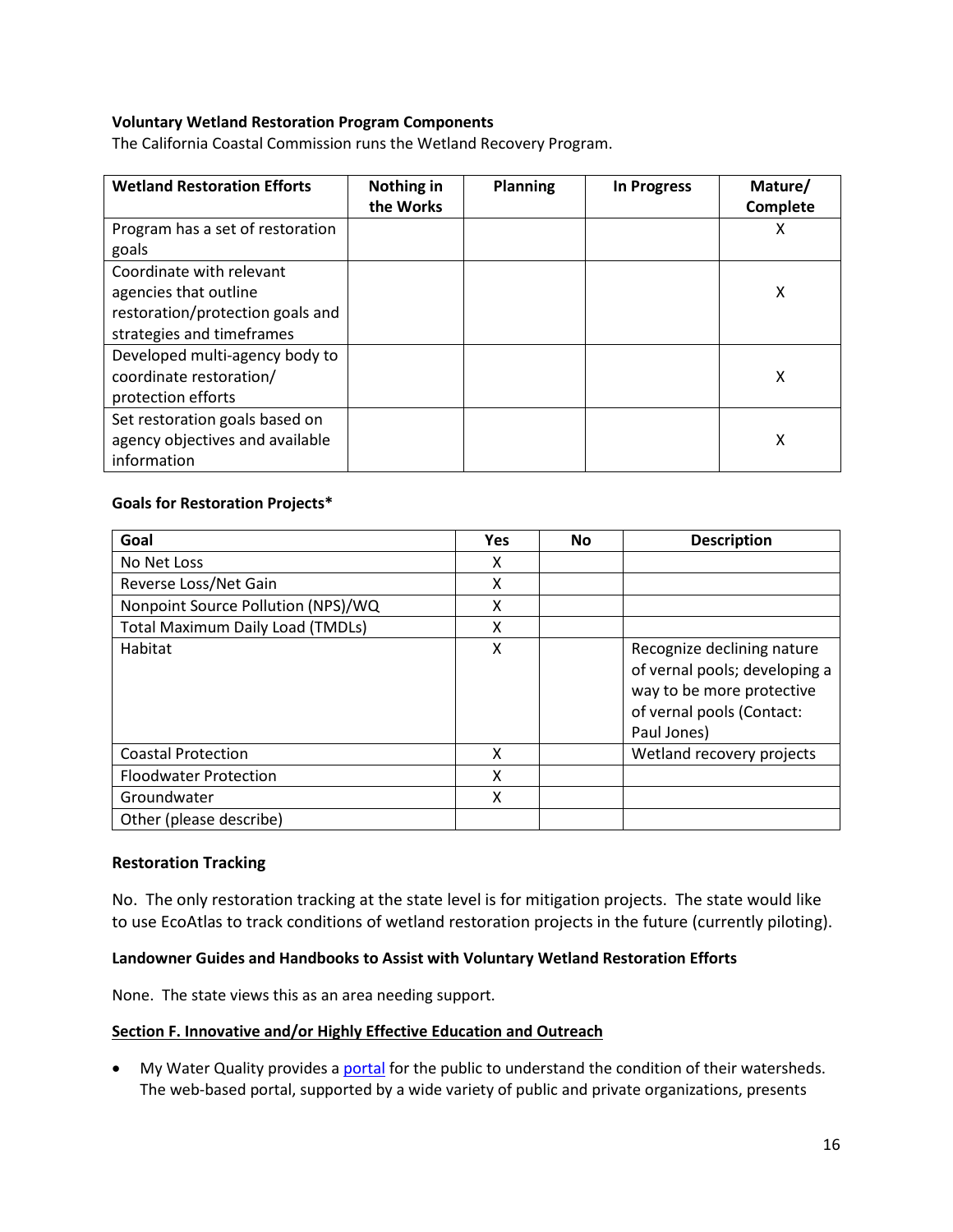California water quality monitoring data and assessment information that may be viewed across space and time. Initial web portal development concentrates on four theme areas, with web portals to be released one at a time.

• The Resource Agency administers and maintains a major education and outreach effort through its California Environmental Resources Evaluation System (CERES). The system is designed to provide a variety of environmental information and data to the public, government agencies, and scientists. The information can be used for environmental planning and analysis. Part of the CERES, the California Wetlands Information System (CWIS) is another important educational tool. This system provides information on wetlands including maps, environmental documents, agency roles in wetlands management, and restoration and mitigation. All information is accessible online and is intended for the general public and government agencies.

# **Section G. Climate Change and Wetlands**

Although there is no specific organized effort to connect wetlands and climate change at the state level, climate change work is a big initiative in the state. The program informally considers such things as consideration of issues such as drought, storage, habitat, fish and wildlife protection, and sea level rise. CALTRANS (roads) has funded studies of wetlands as buffers for climate changes and wetland restoration is part of the wetland program's informal efforts to address climate change. The state hosts think tanks on the topic of climate change.

| Entity/Program Area                     | Yes/No     | Description of the Connection                         |
|-----------------------------------------|------------|-------------------------------------------------------|
| NPDES/Stormwater                        | <b>YES</b> | §401 and stormwater managers are the same             |
|                                         |            | people, but there are no statewide efforts to         |
|                                         |            | develop a joint permit or permitting strategy.        |
| 303(d)                                  | NO.        |                                                       |
| 305(b) reporting on wetlands            | NO.        |                                                       |
| <b>Total Maximum Daily Load (TMDLs)</b> | NO.        | However, there is interest in using wetlands to       |
|                                         |            | address TMDL goals                                    |
| Climate Change/ Resiliency              | <b>YES</b> | As part of overall statewide strategy; consideration  |
|                                         |            | of issues such as drought, storage, habitat, fish and |
|                                         |            | wildlife protection, and sea level rise               |
| Land Use / Watershed planning           | <b>YES</b> | The State's wetland work plan integrates the use of   |
|                                         |            | the watershed approach in all core areas.             |
| Flood/Hazard Mitigation                 | NO.        |                                                       |
| Coastal Work                            | <b>YES</b> |                                                       |
| Wildlife Action Plan                    | Likely     | Fish and Wildlife Department may have wetlands        |
|                                         |            | as part of plans                                      |
| Statewide Comprehensive Outdoor         | Unknown    | <b>Contact California State Parks</b>                 |
| <b>Recreation Plan (SCORP)</b>          |            |                                                       |
| Other - High Speed Rail                 | <b>YES</b> | Both Stormwater and §401 staff work together          |
|                                         |            | with the high speed rail program to ensure that all   |
|                                         |            | requirements are met                                  |

# <span id="page-16-0"></span>**Section H. Integration**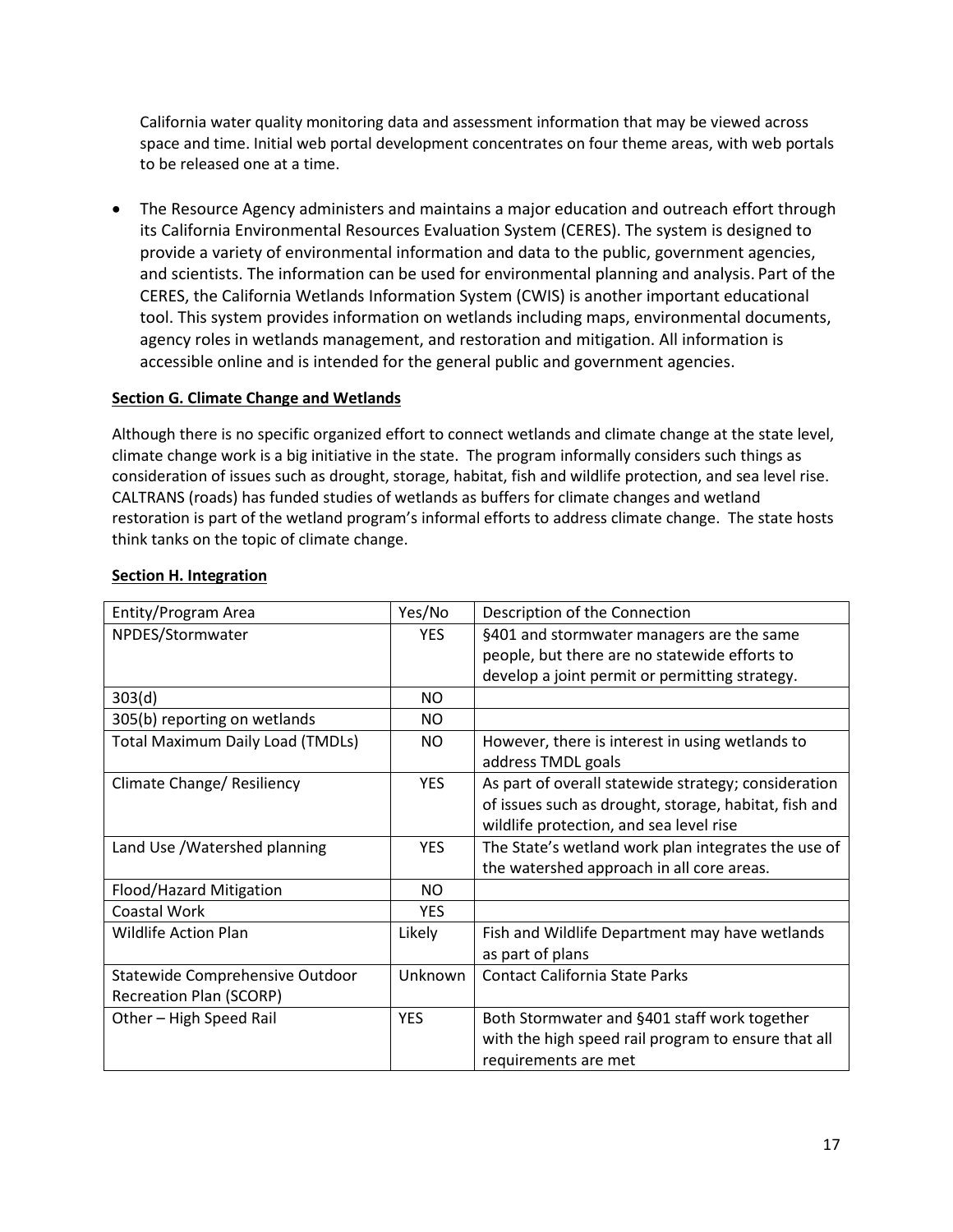# **State Wetland Program Continuum**

| <b>Continuum Stage</b>                                             | <b>Core Element</b><br>1: Regulation          | <b>Core Element</b><br>2: Monitoring<br>& Assessment | <b>Core Element</b><br>3: Wetland<br><b>Water Quality</b><br><b>Standards</b> | <b>Core Element</b><br>4:<br><b>Voluntary</b><br><b>Restoration</b> |
|--------------------------------------------------------------------|-----------------------------------------------|------------------------------------------------------|-------------------------------------------------------------------------------|---------------------------------------------------------------------|
| <b>Mature Stage</b><br>High<br><b>Initial Implementation Stage</b> | X<br>(Once get<br>wetland policy<br>approved) | X                                                    |                                                                               | X<br>(State have<br>been doing a<br>lot for a long<br>time)         |
| <b>Development Stage</b>                                           |                                               | (Developing<br>CRAM)                                 |                                                                               |                                                                     |
| <b>Early Stage</b><br>Low                                          |                                               |                                                      | X                                                                             |                                                                     |

# **Section I. Contact Information**

**Bill Orme** California State Water Quality Control Board

# **Chris Potter (Coastal Wetlands)**

**Sam Gauthier Coastal Commission**

**Shakura Azin Delta Conservancy**

# **Section J. Useful Websites**

# **State Government Programs**

- 1. [California Natural Resources Agency](http://www.ceres.ca.gov/index.html)
	- a) <http://baydeltaconservationplan.com/Home.aspx>
	- b) <http://www.dfg.ca.gov/marine/mpa/index.asp>
	- c) [State of the State's Wetlands Report](http://resources.ca.gov/docs/SOSW_report_with_cover_memo_10182010.pdf)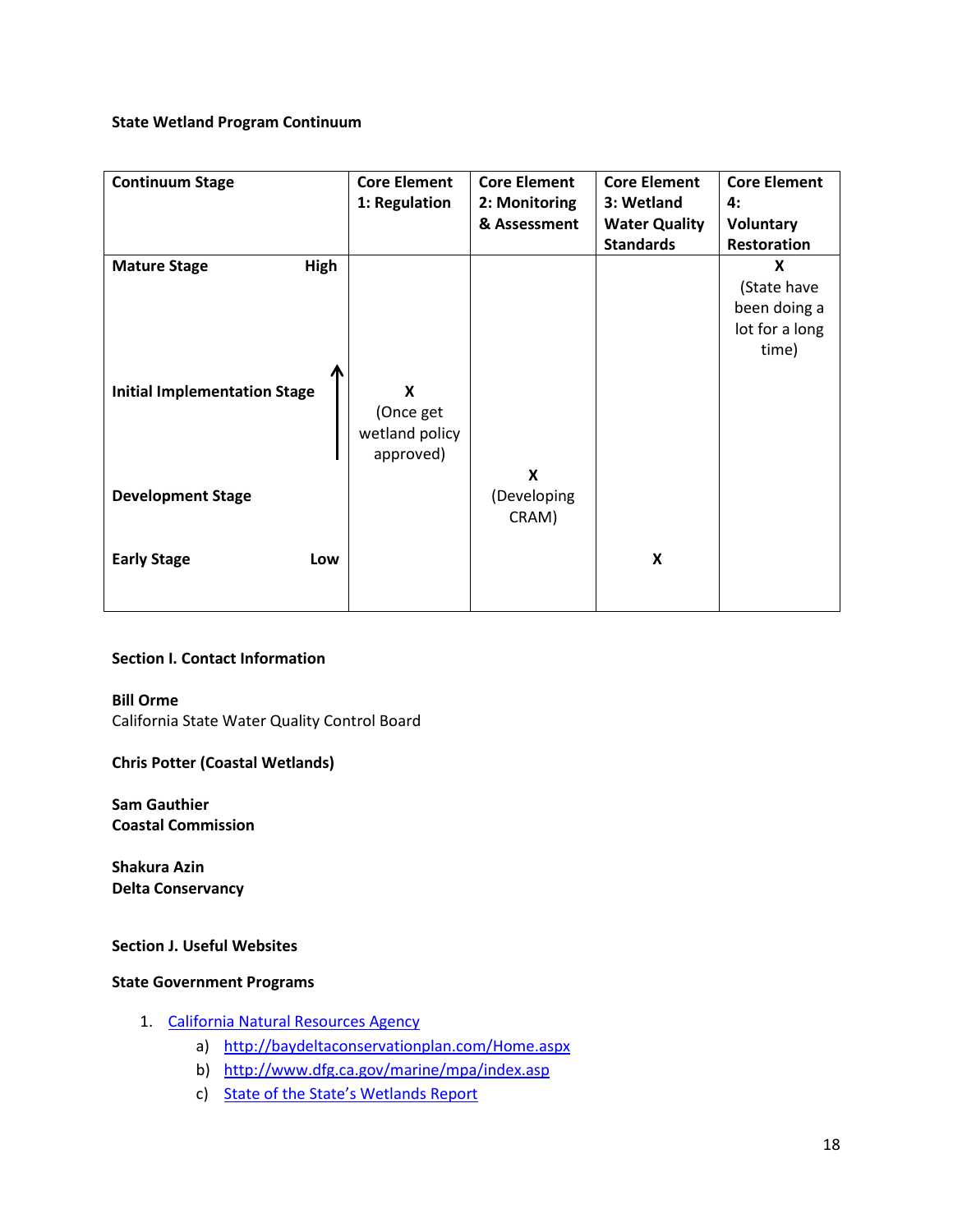- d) [http://resources.ca.gov/conserving\\_treasured\\_lands.html](http://resources.ca.gov/conserving_treasured_lands.html)
- e) <http://ceres.ca.gov/wetlands/>
- 2. State Water Resources Control Board
	- a) [General Program Information](http://www.waterboards.ca.gov/water_issues/programs/swamp/)
	- b) [http://www.waterboards.ca.gov/water\\_issues/programs/cwa401/wrapp.shtml](http://www.waterboards.ca.gov/water_issues/programs/cwa401/wrapp.shtml)
		- i. Wetland And Riparian Area Protection Policy

As directed by the State Water Board i[n Resolution No. 2008-0026,](http://www.waterboards.ca.gov/board_decisions/adopted_orders/resolutions/2008/rs2008_0026.pdf) the Wetland and Riparian Area Protection Policy is being implemented in three phases which will allow for necessary infrastructure and program development. The current Phase 1 effort is now called the "Wetland Area Protection and Dredge and Fill Permitting Policy." The purpose of Phase 1 is to protect all waters of the State, including wetlands, from dredge and fill discharges. It includes a wetland definition and associated delineation methods, an assessment framework for collecting and reporting aquatic resource information, and requirements applicable to discharges of dredged or fill material.

Phases 2 and 3 are not under consideration at this time. Current efforts on Phase 1 are focused on developing a Draft Program Environmental Impact Report and accompanying draft policy and draft regulation text.

- ii. [Wetland Conservation Work Plan 2012 Update](http://www.waterboards.ca.gov/water_issues/programs/cwa401/docs/wrapp/2011wetplanw2012sbupd.pdf)
- c) Dredge/Fill (401) and Wetlands Program
- d) [http://www.waterboards.ca.gov/water\\_issues/programs/cwa401/](http://www.waterboards.ca.gov/water_issues/programs/cwa401/)
- e) Nonpoint Source Pollution Control Program [http://www.waterboards.ca.gov/water\\_issues/programs/nps/](http://www.waterboards.ca.gov/water_issues/programs/nps/)
- f) Watershed Management [http://www.waterboards.ca.gov/water\\_issues/programs/watershed/](http://www.waterboards.ca.gov/water_issues/programs/watershed/)
- 3. [California Environmental Protection Agency](http://www.calepa.ca.gov/)
	- a) State Water Resources Control Board
		- i. Water Issues

[http://www.waterboards.ca.gov/water\\_issues/programs/cwa401/wrapp.shtml](http://www.waterboards.ca.gov/water_issues/programs/cwa401/wrapp.shtml)

1. Surface Water Ambient Monitoring Program [http://www.waterboards.ca.gov/water\\_issues/programs/swamp/index.](http://www.waterboards.ca.gov/water_issues/programs/swamp/index.shtml) [shtml](http://www.waterboards.ca.gov/water_issues/programs/swamp/index.shtml)

SWAMP is tasked with assessing water quality in all of California's surface waters.

ii. Wetland And Riparian Area Protection Policy

As directed by the State Water Board i[n Resolution No. 2008-0026,](http://www.waterboards.ca.gov/board_decisions/adopted_orders/resolutions/2008/rs2008_0026.pdf) the Wetland and Riparian Area Protection Policy is being implemented in three phases which will allow for necessary infrastructure and program development. The current Phase 1 effort is now called the "Wetland Area Protection and Dredge and Fill Permitting Policy." The purpose of Phase 1 is to protect all waters of the State, including wetlands, from dredge and fill discharges. It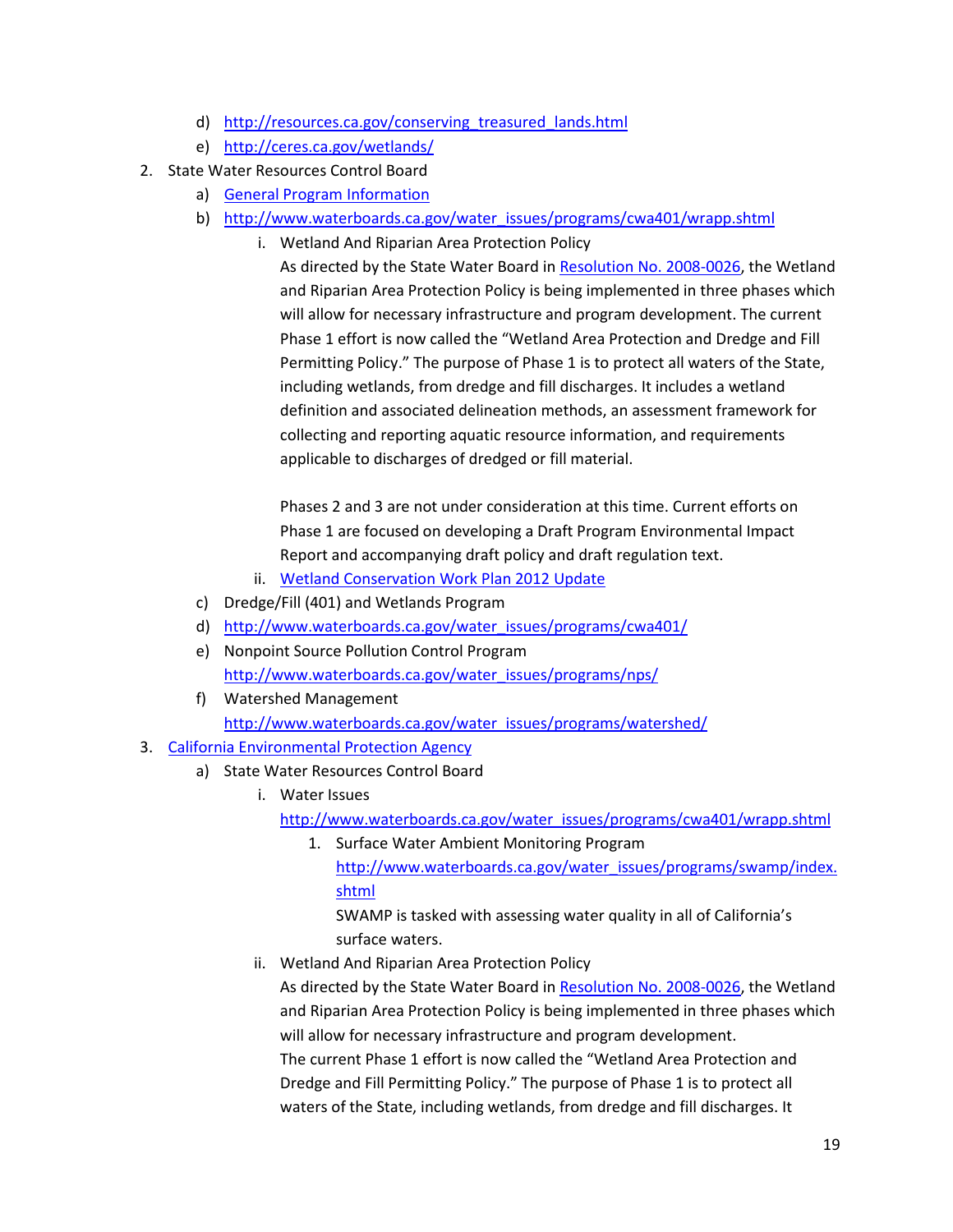includes a wetland definition and associated delineation methods, an assessment framework for collecting and reporting aquatic resource information, and requirements applicable to discharges of dredged or fill material.

Phases 2 and 3 are not under consideration at this time. Current efforts on Phase 1 are focused on developing a Draft Program Environmental Impact Report and accompanying draft policy and draft regulation text.

- iii. Preliminary Draft Wetland Area Protection Policy [http://www.waterboards.ca.gov/water\\_issues/programs/cwa401/docs/wrapp/](http://www.waterboards.ca.gov/water_issues/programs/cwa401/docs/wrapp/policy_draft.pdf) [policy\\_draft.pdf](http://www.waterboards.ca.gov/water_issues/programs/cwa401/docs/wrapp/policy_draft.pdf)
- iv. Wetland Conservation Work Plan 2012 Update [http://www.waterboards.ca.gov/water\\_issues/programs/cwa401/docs/wrapp/](http://www.waterboards.ca.gov/water_issues/programs/cwa401/docs/wrapp/2011wetplanw2012sbupd.pdf) [2011wetplanw2012sbupd.pdf](http://www.waterboards.ca.gov/water_issues/programs/cwa401/docs/wrapp/2011wetplanw2012sbupd.pdf)
- 4. California Water Quality Monitoring Council

[http://www.mywaterquality.ca.gov/contact\\_us/index.shtml](http://www.mywaterquality.ca.gov/contact_us/index.shtml)

In November 2007, a [Memorandum of Understanding \(MOU\)](http://www.mywaterquality.ca.gov/monitoring_council/docs/sb1070mou.pdf) was signed by the Secretaries of the California Environmental Protection Agency (Cal/EPA) and the California Natural Resources Agency to establish the California Water Quality Monitoring Council (Monitoring Council). The MOU was mandated by [CA Senate Bill 1070](http://www.mywaterquality.ca.gov/monitoring_council/docs/sb1070chptrd.pdf) (Kehoe, 2006) and requires the boards, departments and offices within the California Environmental Protection Agency (Cal/EPA) and the California Natural Resources Agency to integrate and coordinate their water quality and related ecosystem monitoring, assessment, and reporting. CA Senate Bill 1070 (Water Code Sections 13167 and 13181) and the MOU require that the Monitoring Council develop specific recommendations to improve the coordination and costeffectiveness of water quality and ecosystem monitoring and assessment, enhance the integration of monitoring data across departments and agencies, and increase public accessibility to monitoring data and assessment information. While the Monitoring Council may recommend new monitoring or management initiatives, it will build on existing effort to the greatest extent possible. The Monitoring Council published its *[initial recommendations](http://www.mywaterquality.ca.gov/monitoring_council/#recommendations2008)* in December 2008, and its recommendations for [A Comprehensive Monitoring Program Strategy](http://www.mywaterquality.ca.gov/monitoring_council/#strategy2010)  for [California](http://www.mywaterquality.ca.gov/monitoring_council/#strategy2010) in December 2010.

a) California Wetlands Portal <http://www.californiawetlands.net/tracker/>

The purpose of the Wetlands Portal is to provide the public information on the quantity and quality of California wetlands.

- b) California Wetland Monitoring Workgroup [http://www.mywaterquality.ca.gov/monitoring\\_council/wetland\\_workgroup/index.sht](http://www.mywaterquality.ca.gov/monitoring_council/wetland_workgroup/index.shtml) [ml](http://www.mywaterquality.ca.gov/monitoring_council/wetland_workgroup/index.shtml)
- c) California Rapid Assessment Method <http://www.cramwetlands.org/>

The development, training and implementation of the California Rapid Assessment Method is overseen by a committee composed of federal, state and local agency personnel and scientists, NGO scientists and consultants. CRAM is a cost-effective and